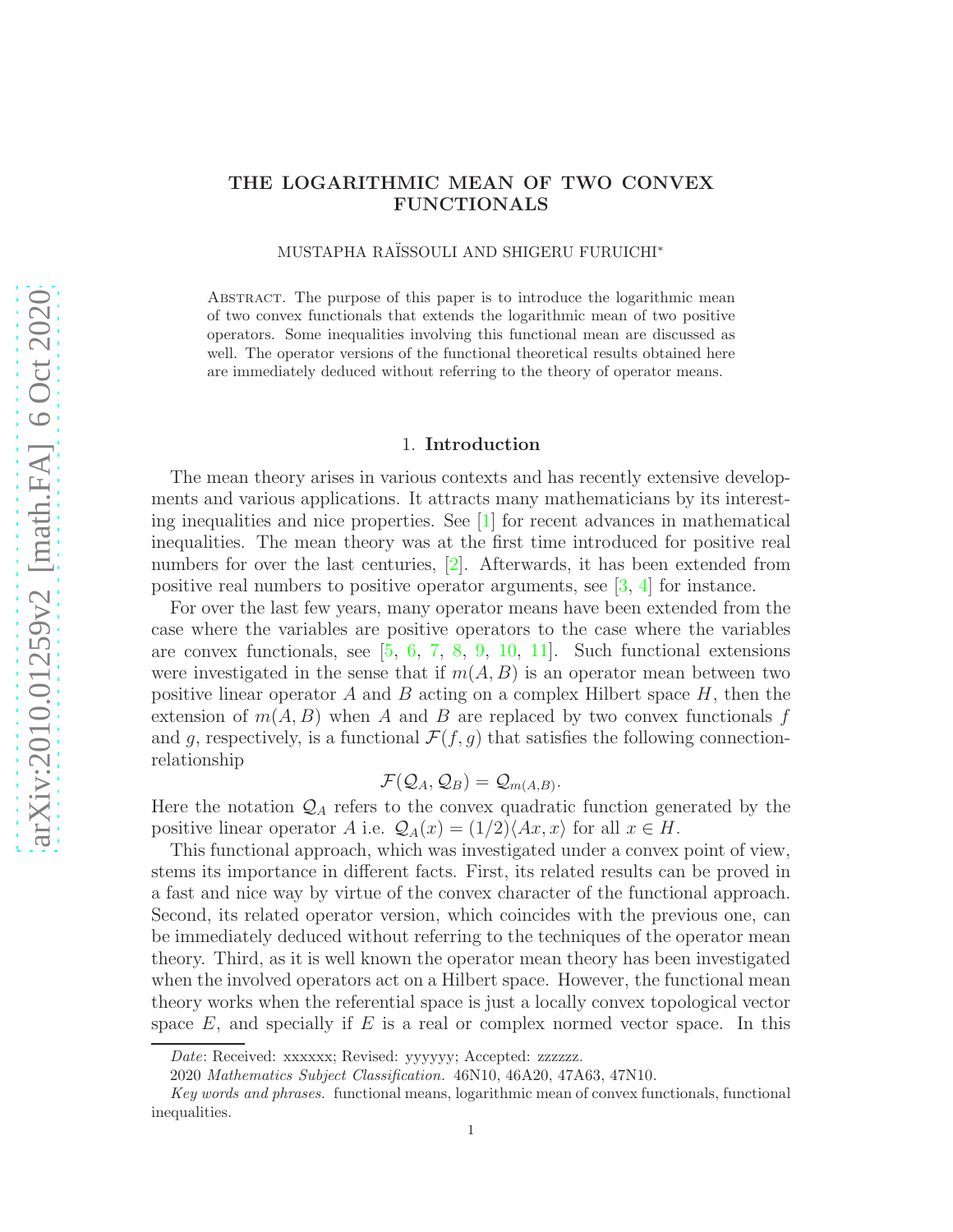paper, this latter point will be explored and explained in a detailed manner.

The present manuscript will be organized as follows: Section 2 is devoted to state some basic notions from convex analysis that will be needed throughout the next sections. Section 3 deals with the primordial and typical example of convex functional generated by a positive linear operator. In Section 4 we recall some means with functional arguments that were recently investigated in the literature. Section 5 discusses further properties about the three standard arithmetic/harmonic/geometric functional means. Section 6 displays the logarithmic mean with convex functional variables that extends the logarithmic mean of positive operators. Section 7 deals with some inequalities involving the previous logarithmic functional mean. As already pointed before, the operator versions of all functional results obtained in this paper are immediately deduced without any more tools. Otherwise, the present work highlights the importance of the convex analysis when applied to the theory of operator/functional means.

### 2. Background material from convex analysis

We collect in this section some basic notions and results about the Fenchel duality in convex analysis. For more details, we refer the interested reader to [\[12,](#page-19-11) [13,](#page-19-12) [14,](#page-19-13) [15,](#page-19-14) [16\]](#page-19-15) for instance.

Let  $E$  be a real or complex locally convex topological vector space and  $E^*$  its topological dual. The notation  $\langle ., . \rangle$  refers to the bracket duality between E and  $E^*$ . Throughout the following, we set

$$
\widetilde{\mathbb{R}} =: \mathbb{R} \cup \{+\infty\}, \ \ \overline{\mathbb{R}} =: \mathbb{R} \cup \{-\infty, +\infty\}.
$$

We also denote by  $\widetilde{\mathbb{R}}^E$  the set of all functionals defined from E into  $\widetilde{\mathbb{R}}$ .

• As usual in convex analysis, we extend here the structure of the field  $\mathbb R$  to  $\overline{\mathbb R}$ by setting, for any  $a \in \overline{\mathbb{R}}$ ,

$$
a + (+\infty) = +\infty, (+\infty) - (+\infty) = +\infty, 0. (+\infty) = +\infty,
$$

and the total order of R is extended to  $\overline{\mathbb{R}}$  by,  $a \leq b$  if and only if  $b - a \geq 0$ , with the usual convention  $-\infty \le a \le +\infty$ , for any  $a, b \in \overline{\mathbb{R}}$ . We pay attention here to the fact that  $a \leq b$  is not equivalent to  $a - b \leq 0$ , by virtue of the convention  $(+\infty) - (+\infty) = +\infty.$ 

• Let  $\hat{f}: E \longrightarrow \overline{\mathbb{R}}$  be a given functional. As usual, we say that f is convex if

$$
f\big((1-t)x+ty\big)\leq (1-t)f(x)+tf(y)
$$

whenever  $x, y \in E$  and  $t \in [0, 1]$ . For a subset C of E, we denote by  $\Psi_C : E \longrightarrow \widetilde{\mathbb{R}}$ the indicator function of C defined by  $\Psi_C(x) = 0$  if  $x \in C$  and  $\Psi_C(x) = +\infty$ else. It is easy to see that the set C is convex if and only if  $\Psi_C$  is a convex functional. Further if C is convex then, f is convex on C if and only if  $f + \Psi_C$  is convex. By virtue of the definition of the indicator function and its properties, it is henceforth enough to consider functionals defined on the whole space  $E$ .

• We denote by dom f the effective domain of f defined by dom  $f = \{x \in E :$  $f(x) < +\infty$  and we say that f is proper if f does not take the value  $-\infty$  and f is not identically equal to  $+\infty$ . Clearly, if f is proper then dom  $f \neq \emptyset$ . Further,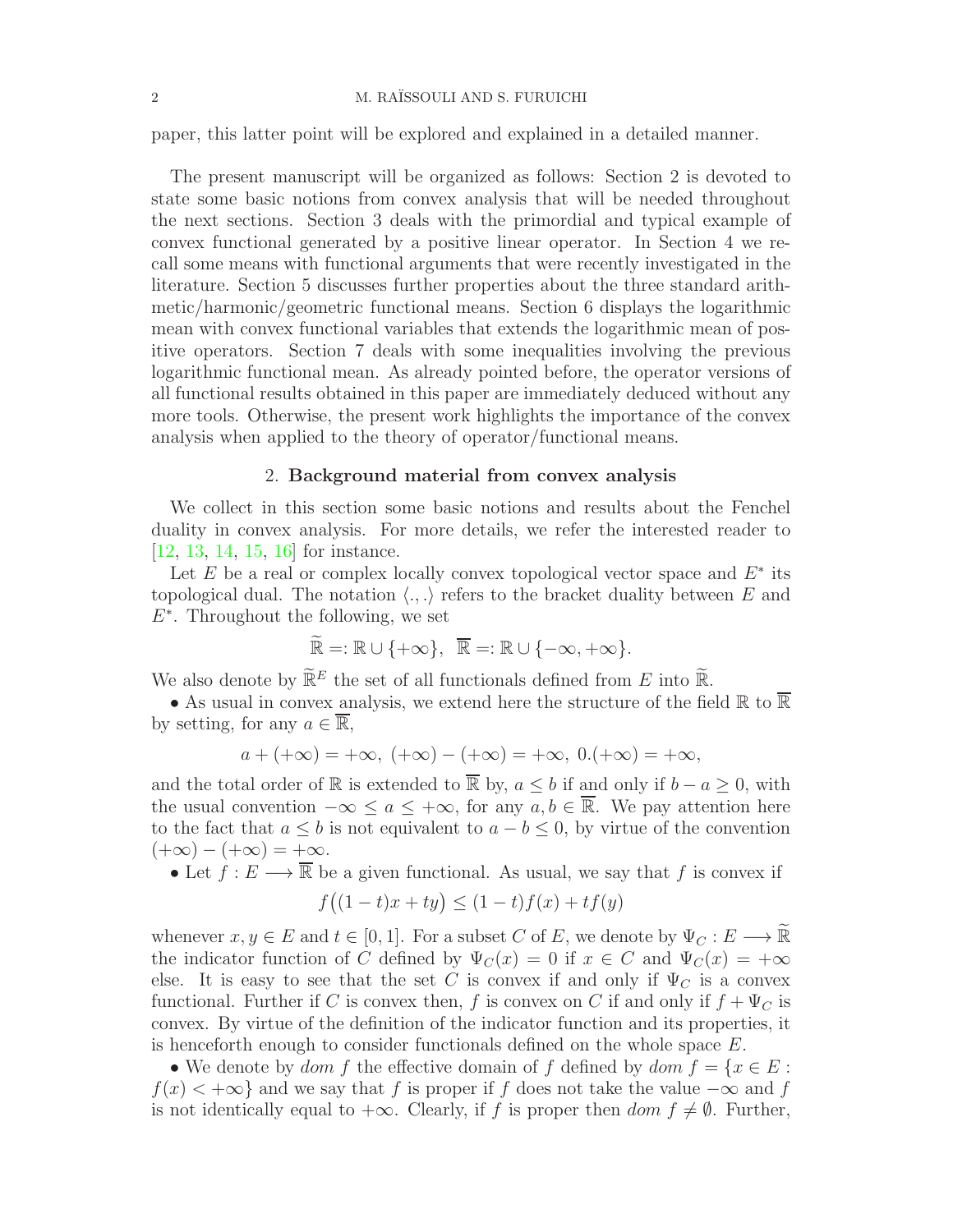if f is a convex functional then  $dom f$  is a convex set, but the converse is not always true. For example, if E is a normed space and we take  $f(x) = -||x||$  then  $dom f = E$  is a convex set while f is not a convex function.

• The notation  $\Gamma_0(E)$  stands for the set of all convex lower semi-continuous (l.s.c) proper functionals defined on E. It is well known that  $f \in \Gamma_0(E)$  if and only if the epigraph of f, namely  $epi(f) =: \{(x, \lambda) \in E \times \mathbb{R} : f(x) \leq \lambda\}$ , is convex and closed in  $E \times \mathbb{R}$ . It is not hard to see that if C is a nonempty convex closed subset of E then  $\Psi_C$  belongs to  $\Gamma_0(E)$ , and vice versa. It is easy to check that  $\Gamma_0(E)$  is a convex cone of  $\mathbb{R}^E$ . That is, if  $f, g \in \Gamma_0(E)$  and  $\alpha \geq 0$  is a real number then  $f + g \in \Gamma_0(E)$  and  $\alpha.f \in \Gamma_0(E)$ .

• Let  $f: E \longrightarrow \overline{\mathbb{R}}$ . The Fenchel conjugate (or dual) of f is the functional  $f^*: E^* \longrightarrow \overline{\mathbb{R}}$  defined by

$$
\forall x^* \in E^* \quad f^*(x^*) =: \sup_{x \in E} \left\{ \Re e \langle x^*, x \rangle - f(x) \right\} = \sup_{x \in \text{dom } f} \left\{ \Re e \langle x^*, x \rangle - f(x) \right\}.
$$

It is worth mentioning that, if  $f(x_0) = -\infty$  for some  $x_0 \in E$  then  $f^*(x^*) = +\infty$ for any  $x^* \in E^*$ . For fixed  $x \in E$ , the real-maps  $x^* \mapsto \phi_x(x^*) = \Re e \langle x^*, x \rangle - f(x)$ are linear affine and l.s.c and so  $f^*$  is convex and l.s.c as a supremum of a family of convex and l.s.c functionals, even if  $f$  is or not convex l.s.c. The following inequality, known as Fenchel inequality,

<span id="page-2-0"></span>
$$
\Re e \langle x^*, x \rangle \le f(x) + f^*(x^*) \tag{2.1}
$$

holds for any  $x \in E$  and  $x^* \in E^*$ . It is easy to check that  $(f + c)^* = f^* - c$  for any  $c \in \mathbb{R}$ . Further, if for  $\alpha > 0$  we define  $(\alpha f)(x) =: \alpha f(x)$  and  $(f \cdot \alpha)(x) =:$  $\alpha f(x/\alpha)$ , then one can easily check that

<span id="page-2-2"></span>
$$
(\alpha.f)^* = f^* \alpha \text{ and } (f.\alpha)^* = \alpha.f^*.
$$
 (2.2)

The duality map  $f \mapsto f^*$  is point-wisely increasing and convex. That is, for any  $f, g \in \widetilde{\mathbb{R}}^E$  and  $t \in [0, 1]$  we have,  $f \le g \Longrightarrow g^* \le f^*$  and

<span id="page-2-1"></span>
$$
((1-t)f + tg)^{*} \le (1-t)f^{*} + tg^{*},
$$
\n(2.3)

where the notation  $f \leq q$  refers to the partial point-wise order defined by:  $f \leq q$ if and only if  $f(x) \le g(x)$  i.e.  $g(x) - f(x) \ge 0$ , for any  $x \in E$ .

• For  $f: E \longrightarrow \overline{\mathbb{R}}$  we denote by  $f^{**}$  the bi-conjugate (or bi-dual) of f defined from E into  $\overline{\mathbb{R}}$  by

$$
\forall x \in E \qquad f^{**}(x) =: \sup_{x^* \in E^*} \left\{ \Re e \langle x^*, x \rangle - f^*(x^*) \right\}.
$$

It is worth mentioning that, by definition,  $f^{**}$  is not the conjugate of  $f^*$ , and so whenever we speak for the Fenchel duality, we use only the duality  $\langle ., . \rangle$  between E and  $E^*$  and that between  $E^*$  and  $E^{**}$  is omitted, unless E is a reflexive Banach space i.e.  $E = E^{**}$  as Banach spaces case for which the two preceding dualities coincide. The following inequality  $f^{**} \leq f$  holds true. We sometimes call  $f^{**}$ the convex closure of f i.e.  $f^{**}$  is the greatest convex l.s.c function less than f. Further,  $f \in \Gamma_0(E)$  if and only if  $f^{**} = f$ .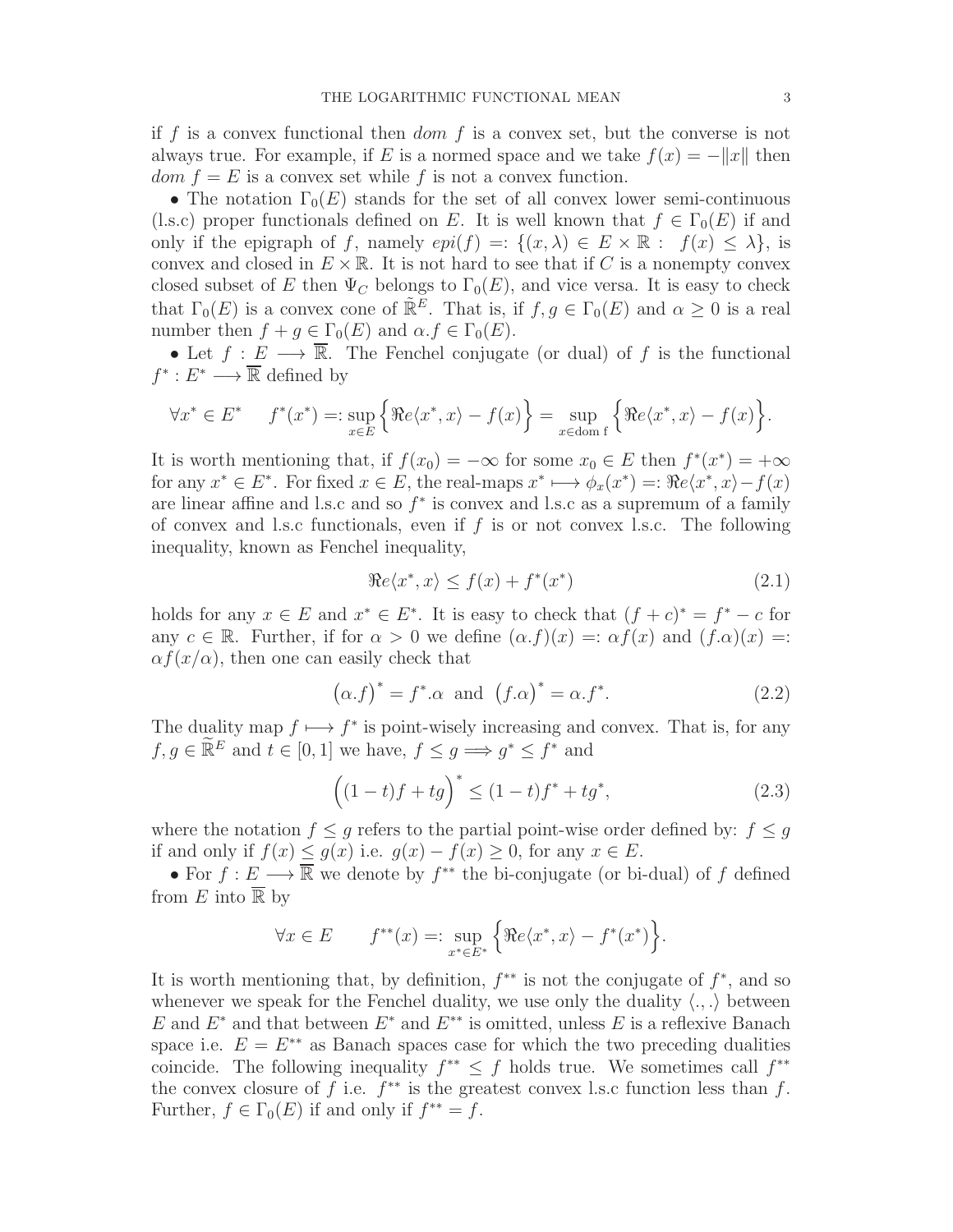• Let  $x \in dom f$ . The notation  $\partial f(x)$  refers to the sub-differential of f at x defined by

$$
\partial f(x) = \left\{ x^* \in E^* : f(z) \ge f(x) + \Re e \langle x^*, z - x \rangle, \text{ for any } z \in E \right\}.
$$

Note that,  $\partial f(x)$  is a subset of  $E^*$  always convex and closed but possibly empty. However, if the topological interior of  $dom f$ , denoted by  $int(dom f)$ , is not empty then  $\partial f(x) \neq \emptyset$  for any  $x \in int(domf)$ . The following equivalence

$$
x^* \in \partial f(x) \Longleftrightarrow f(x) + f^*(x^*) = \Re e \langle x^*, x \rangle
$$

holds true. If  $x^* \in \partial f(x)$  then  $x \in \partial f^*(x^*)$ , with reverse implication provided that  $f \in \Gamma_0(E)$ .

• Let  $x \in dom f$  and  $d \in E$ . The directional derivative of f in the direction d at  $x$  is defined by

$$
f'(x, d) =: \lim_{t \downarrow 0} \frac{f(x + td) - f(x)}{t},
$$

provided that this limit exists. We say that  $f$  is Gâteaux-differentiable, in short G-differentiable, at x if the map  $d \mapsto f'(x, d)$  is linear continuous, i.e.  $f'(x, d) =$  $\langle z^*, d \rangle$  for some  $z^* \in E^*$ . Such  $z^*$  is unique and we set  $z^* =: \nabla f(x)$  which is called the G-gradient of f at x. If f is convex and G-differentiable at x then  $\partial f(x) = {\nabla f(x)}$ . Inversely, if f is convex and  $\partial f(x)$  is a singleton then f is G-differentiable at x and  $\partial f(x) = \{\nabla f(x)\}.$ 

• Let  $f, g \in \widetilde{\mathbb{R}}^E$ . The inf-convolution of f and g is defined by

$$
\forall x \in E \qquad f \Box g(x) =: \inf_{z \in E} \{ f(z) + g(x - z) \}.
$$

It is well known that  $dom(f \Box g) = dom f + dom g$ . Further, if f and g are convex then so is  $f\Box g$ , but  $f, g \in \Gamma_0(E)$  does not imply  $f\Box g \in \Gamma_0(E)$ . Otherwise, the following relationship holds true

<span id="page-3-0"></span>
$$
(f \Box g)^* = f^* + g^*.
$$
 (2.4)

However, the relationship  $(f + g)^* = f^* \Box g^*$  is not always true. Note that, by  $(2.4)$  we have  $(f^* + g^*)^* = (f \Box g)^{**}$ . Therefore,

$$
(f^* + g^*)^* = f \Box g \iff f \Box g \in \Gamma_0(E). \tag{2.5}
$$

In the literature, we can find a list of assumptions under what the condition  $f \Box g \in \Gamma_0(E)$  holds. For example, if the following condition

<span id="page-3-1"></span>
$$
int\big(dom f^*\big) \cap dom g^* \neq \emptyset \text{ or } dom f^* \cap int\big(dom g^*\big) \neq \emptyset, \tag{2.6}
$$

holds then  $f\Box g \in \Gamma_0(E)$ . For more information and details about this latter point, we refer the interested reader to [\[14,](#page-19-13) [15,](#page-19-14) [16\]](#page-19-15) for instance.

### 3. Generated function by linear operator

In this section, we will consider a typical and interesting example of a convex functional generated by a linear operator. Here, H denotes a real or complex Hilbert space. Following the Riesz representation, the bracket duality here is the inner product of H, also denoted by  $\langle ., . \rangle$ . We then denote by  $\mathcal{B}(H)$  the space of all bounded linear operators defined from H into itself. For  $A \in \mathcal{B}(H)$ , we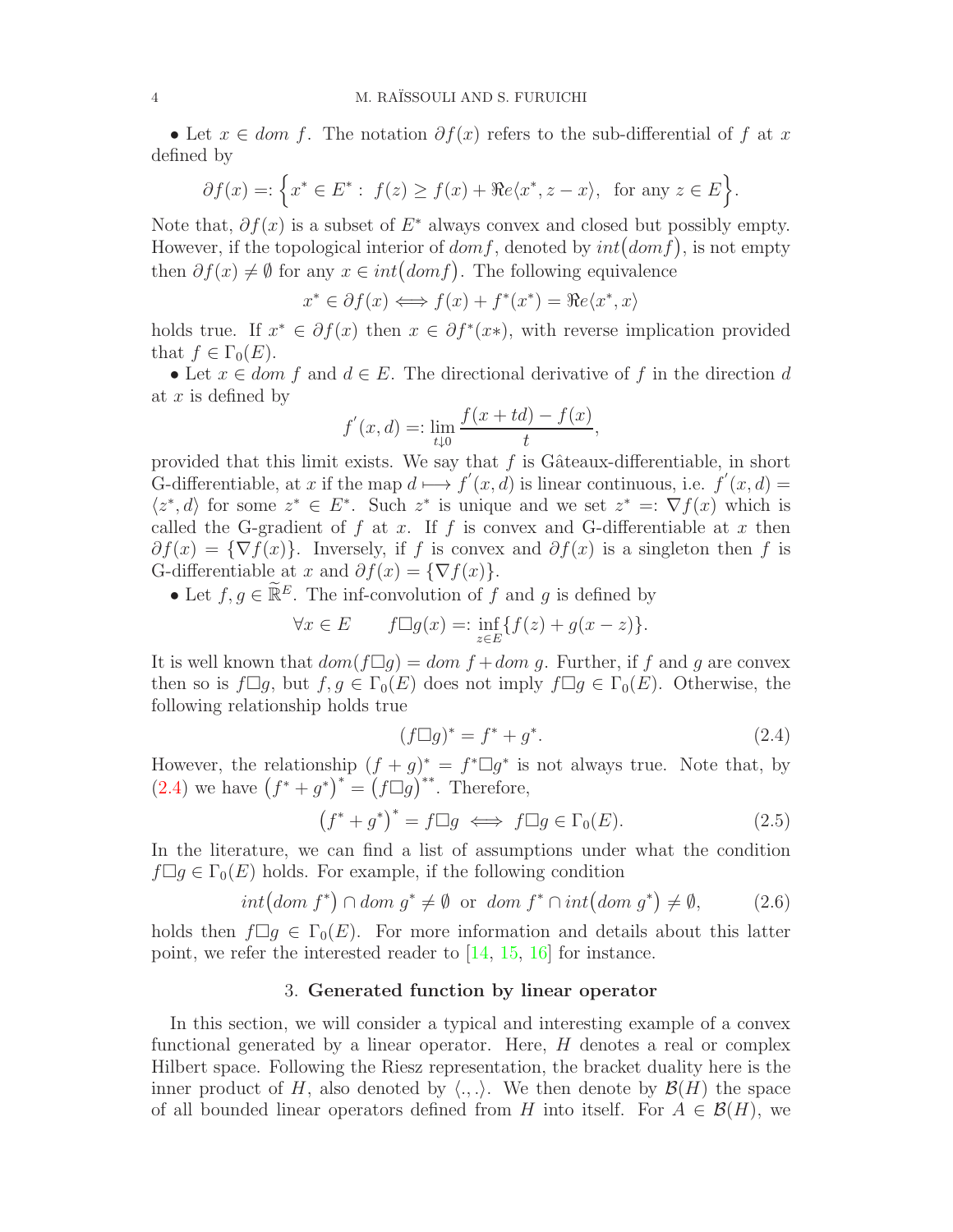say that A is positive, and we write  $A \geq 0$ , if  $\langle Ax, x \rangle \geq 0$  for any  $x \in H$ . The positiveness of operators generates a partial order between self-adjoint operators defined by:  $A \leq B$  if and only if A and B are self-adjoint and  $B - A \geq 0$ . We say that A is strictly positive, and we write  $A > 0$ , if A is positive and invertible. If H is a finite dimensional space then, A is strictly positive if and only if  $\langle Ax, x \rangle > 0$ for any  $x \in E$ , with  $x \neq 0$ . We denote by  $\mathcal{B}^{+*}(H)$  the set of all positive invertible operators in  $\mathcal{B}(H)$ .

For every  $A \in \mathcal{B}(H)$  we can derive a functional  $\mathcal{Q}_A$  defined by

$$
\forall x \in H \qquad \mathcal{Q}_A(x) = \frac{1}{2} \langle Ax, x \rangle,
$$

which will be called the quadratic function generated by  $A$ . Note that, as we will see later, the coefficient  $(1/2)$  appearing in  $\mathcal{Q}_A$  will play a good tool for a symmetrization reason when computing the conjugate of  $\mathcal{Q}_A$ . It is clear that  $\mathcal{Q}_I(x) = \frac{1}{2} ||x||^2$ , where I is the identity operator of H and  $||.||$  is the hilbertian norm of  $H$ .

The elementary properties of  $\mathcal{Q}_A$  are summarized in the following proposition.

<span id="page-4-1"></span>**Proposition 3.1.** Let  $A, B \in \mathcal{B}(H)$ . Then the following assertions hold: (i) Assume that A and B are self-adjoint. Then,  $\mathcal{Q}_A \leq (\geq) \mathcal{Q}_B$  if and only if  $A \leq (\geq)B$ . (ii)  $\mathcal{Q}_A + \mathcal{Q}_B = \mathcal{Q}_{A+B}$  and  $\alpha \mathcal{Q}_A = \mathcal{Q}_{\alpha A}$  for any real number  $\alpha$ . (iii)  $\mathcal{Q}_A$  is continuous. Further,  $\mathcal{Q}_A$  is convex if and only if A is positive. (iv) Assume that  $A \in \mathcal{B}^{+*}(H)$ . Then the conjugate of  $\mathcal{Q}_A$  is given by

$$
\forall x^* \in E^* \qquad \mathcal{Q}_A^*(x^*) = \frac{1}{2} \langle A^{-1} x^*, x^* \rangle,
$$

or, in short,

<span id="page-4-0"></span>
$$
\mathcal{Q}_A^* = \mathcal{Q}_{A^{-1}}.\tag{3.1}
$$

(v)  $\mathcal{Q}_A$  is G-differentiable at any  $x \in H$ . If further A is self-adjoint then  $\nabla \mathcal{Q}_A(x) = Ax$ . So,  $\partial f(x) = \{Ax\}$  whenever A is (self-adjoint) positive. (vi) Let  $A, B \in \mathcal{B}^{+*}(H)$ . Then  $\mathcal{Q}_A \square \mathcal{Q}_B = \mathcal{Q}_{A//B}$  where  $A//B =: (A^{-1} + B^{-1})^{-1}$ is called the parallel sum of A and B.

*Proof.* The proofs of (i),(ii),(iii) and (v) are straightforward. For the proof of (iv), see [\[17\]](#page-19-16) for instance. For more details about (vi) we can consult [\[18,](#page-19-17) [19\]](#page-19-18).  $\Box$ 

Remark 3.2. By [\(3.1\)](#page-4-0) we immediately deduce that  $\mathcal{Q}_I^* = \mathcal{Q}_I =: (1/2)\|\cdot\|^2$ . That is,  $(1/2)$ ||.||<sup>2</sup> is self-conjugate. By using the Fenchel inequality  $(2.1)$  it is not hard to check that  $(1/2)$ ||.||<sup>2</sup> is the unique self-conjugate functional defined on a Hilbert space.

We have the following result as well.

<span id="page-4-2"></span>**Theorem 3.3.** Let  $\Phi : \Gamma_0(H) \times \Gamma_0(H) \longrightarrow \widetilde{\mathbb{R}}^H$  and  $\Psi : \Gamma_0(H) \times \Gamma_0(H) \longrightarrow \widetilde{\mathbb{R}}^H$ be two binary maps such that  $\Phi(f,g) \leq \Psi(f,g)$  for any  $f,g \in \Gamma_0(H)$ . Assume that, for any  $A, B \in \mathcal{B}^{+*}(H)$  we have

$$
\Phi(\mathcal{Q}_A,\mathcal{Q}_B)=\mathcal{Q}_{\theta(A,B)} \ \ and \ \ \Psi(\mathcal{Q}_A,\mathcal{Q}_B)=\mathcal{Q}_{\gamma(A,B)},
$$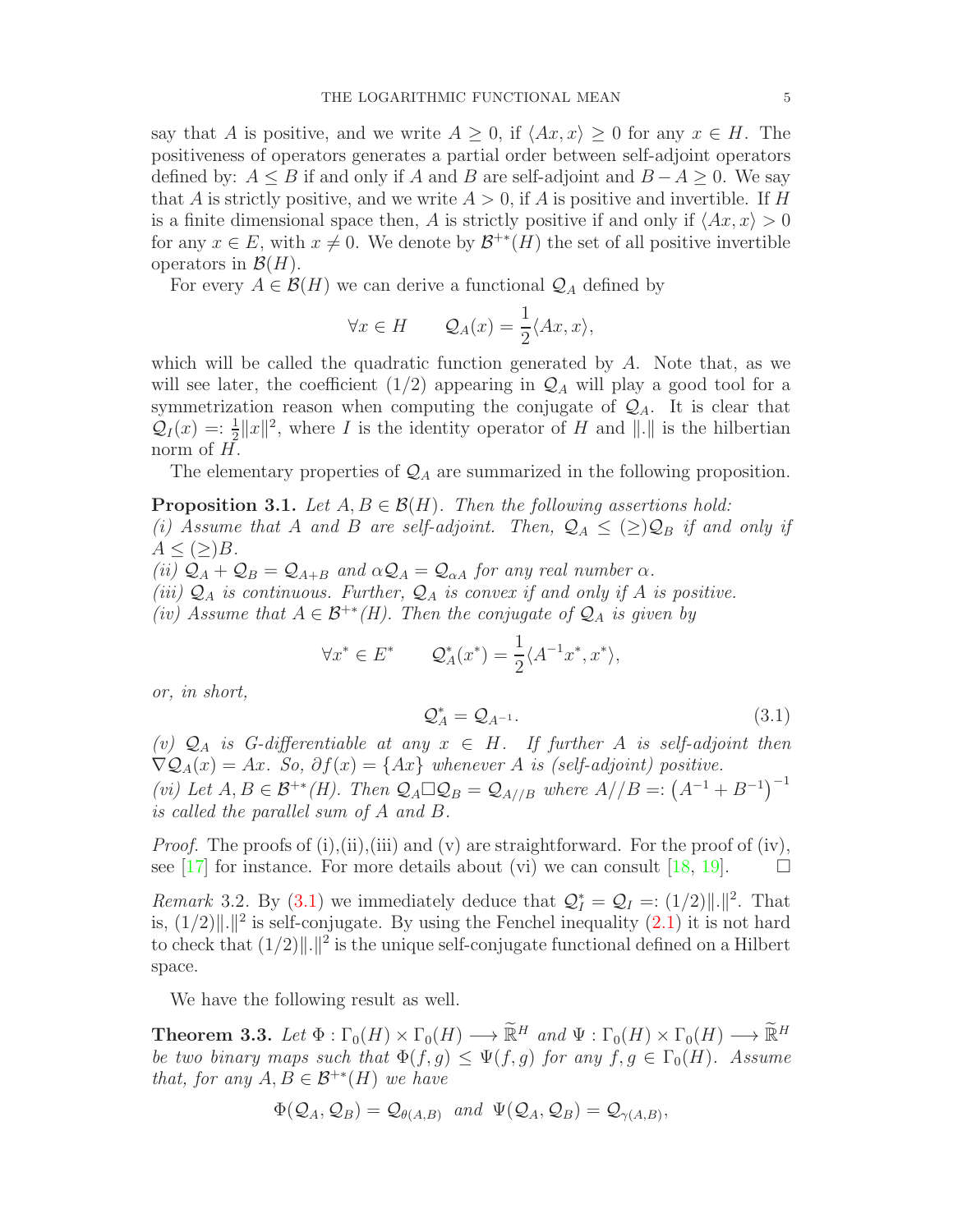where  $\theta(A, B), \gamma(A, B) \in \mathcal{B}(H)$  are self-adjoint. Then

$$
\theta(A, B) \le \gamma(A, B).
$$

*Proof.* Since  $A, B \in \mathcal{B}^{+*}(H)$  then, by Proposition [3.1,](#page-4-1)(iii) we have  $\mathcal{Q}_A, \mathcal{Q}_B \in$  $\Gamma_0(H)$ . It follows that  $\Phi(\mathcal{Q}_A, \mathcal{Q}_B) \leq \Psi(\mathcal{Q}_A, \mathcal{Q}_B)$  and so  $\mathcal{Q}_{\theta(A,B)} \leq \mathcal{Q}_{\gamma(A,B)}$ , with  $\theta(A, B)$  and  $\gamma(A, B) \in \mathcal{B}(H)$  are self-adjoint. By Proposition [3.1,](#page-4-1)(i) we conclude that  $\theta(A, B) \leq \gamma(A, B)$  and the proof is complete that  $\theta(A, B) \leq \gamma(A, B)$  and the proof is complete.

Theorem [3.3](#page-4-2) is a simple and central result which will be substantially used throughout this paper. It shows how to obtain an operator inequality from an inequality involving convex functionals. The following examples give more explanation about the use of this theorem as well as the preceding properties and concepts. Further examples of interest will be seen in the next sections.

**Example 3.4.** Let  $A, B \in \mathcal{B}^{+*}(H)$ . Assume that  $A \leq B$  then, by Proposition [3.1,](#page-4-1)(i), we have  $\mathcal{Q}_A \leq \mathcal{Q}_B$ . By the point-wise decrease monotonicity of the Fenchel duality we infer that  $\mathcal{Q}_{B}^{*} \leq \mathcal{Q}_{A}^{*}$  and by  $(3.1)$  we deduce that  $\mathcal{Q}_{B^{-1}} \leq \mathcal{Q}_{A^{-1}}$ . Again by Proposition [3.1,](#page-4-1)(i) we conclude that  $B^{-1} \leq A^{-1}$ . This means that the map  $X \longmapsto X^{-1}$ , for  $X \in \mathcal{B}^{+*}(H)$ , is operator monotone (increasing).

**Example 3.5.** For fixed  $t \in [0, 1]$ , we set

$$
\Phi(f,g) = ((1-t)f + tg)^* \text{ and } \Psi(f,g) = (1-t)f^* + tg^*.
$$

Following [\(2.3\)](#page-2-1) we have  $\Phi(f,g) \leq \Psi(f,g)$  for any  $f,g \in \Gamma_0(H)$ . Since  $A, B \in$  $\mathcal{B}^{+*}(H)$  then by Proposition [3.1,](#page-4-1)(iii) one has  $\mathcal{Q}_A, \mathcal{Q}_B \in \Gamma_0(H)$ . Further, by Proposition  $3.1$ , (ii) and  $(3.1)$  we can write

$$
\Phi(\mathcal{Q}_A, \mathcal{Q}_B) = \mathcal{Q}_{\theta(A,B)}, \text{ with } \theta(A,B) = \big((1-t)A + tB\big)^{-1},
$$

$$
\Psi(Q_A, Q_B) = Q_{\gamma(A,B)}
$$
, with  $\gamma(A, B) = (1 - t)A^{-1} + tB^{-1}$ .

According to Theorem [3.3](#page-4-2) we conclude that  $\theta(A, B) \leq \gamma(A, B)$ . This means that the map  $X \longrightarrow X^{-1}$ , for  $X \in \mathcal{B}^{+*}(H)$ , is operator convex.

## 4. Functional means

In this section we will recall some functional means already investigated in the literature. Throughout this section and the next ones, E denotes a real or complex topological locally convex vector space, as previous, and  $H$  denotes a real or complex Hilbert space.

Let  $(f, g) \in \Gamma_0(E)$  and  $\lambda \in (0, 1)$ . The following expressions, [\[7\]](#page-19-6)

<span id="page-5-0"></span>
$$
f\nabla_{\lambda}g =: (1 - \lambda)f + \lambda g, \ f!_{\lambda}g =: ((1 - \lambda)f^* + \lambda g^*)^*,
$$
  

$$
f \sharp_{\lambda}g =: \frac{\sin(\pi \lambda)}{\pi} \int_0^1 \frac{t^{\lambda - 1}}{(1 - t)^{\lambda}} f!_{t}g \ dt
$$
 (4.1)

are known as the  $\lambda$ -weighted functional arithmetic mean, the  $\lambda$ -weighted functional harmonic mean and the  $\lambda$ -weighted functional geometric mean of f and g, respectively. For  $\lambda = 1/2$ , they are simply denoted by  $f\nabla g$ , f!g and f#g, respectively. For another definition of  $f \sharp g$  as point-wise limit of an algorithm descending from  $f\nabla g$  and  $f!g$  we can consult [\[5\]](#page-19-4).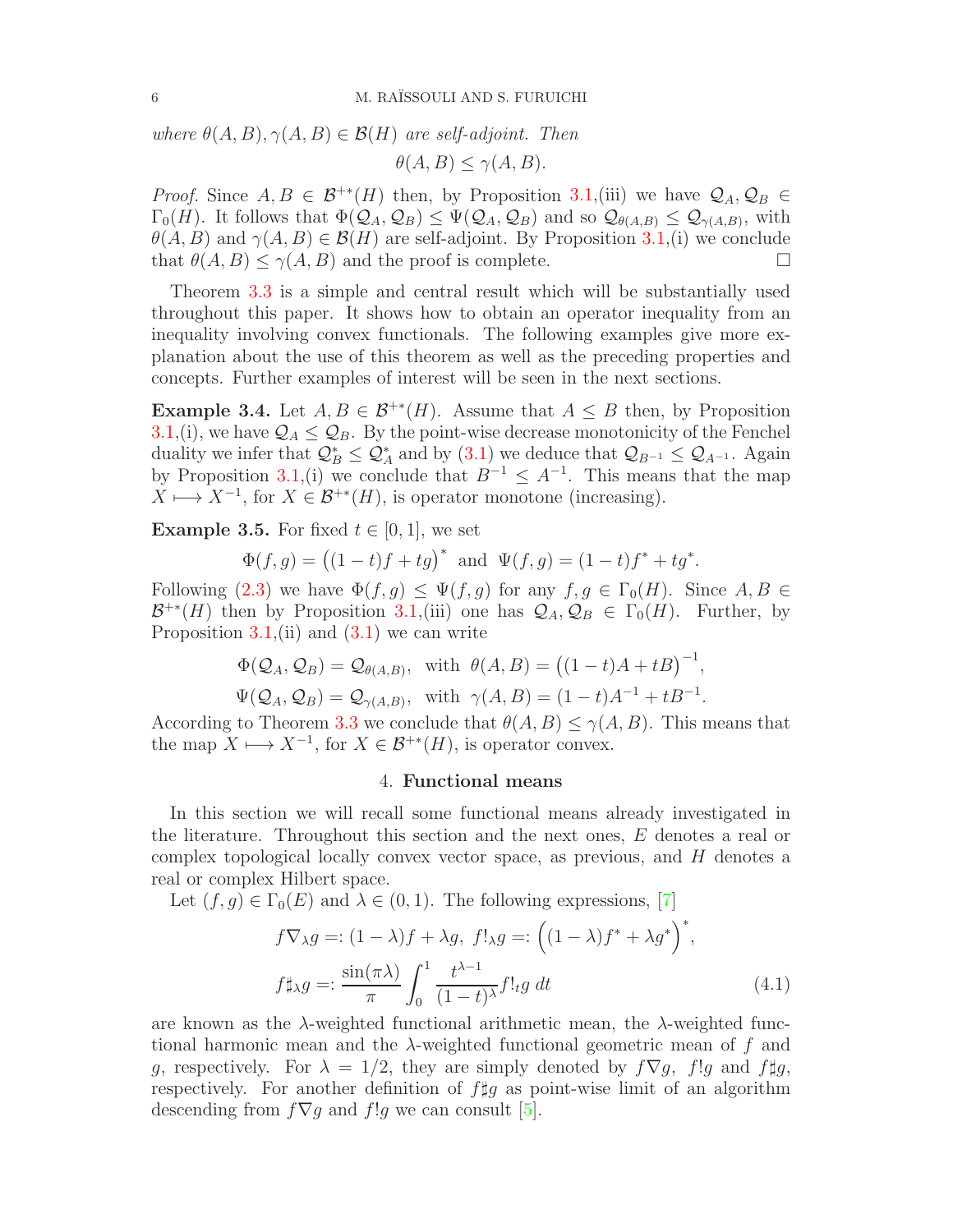$$
f\sharp_{\lambda}g=\int_0^1f!_tgd\nu_{\lambda}(t),\ \ \lambda\in(0,1),
$$

where  $\nu_{\lambda}(t)$  defines a family of probability measures on the interval  $(0, 1)$  defined by

<span id="page-6-3"></span>
$$
d\nu_{\lambda}(t) = \frac{\sin(\pi\lambda)}{\pi} \frac{t^{\lambda-1}}{(1-t)^{\lambda}} dt, \quad \lambda \in (0,1).
$$
 (4.2)

(ii) Although the previous functional means can be defined, by the same expressions, even  $f, g \notin \Gamma_0(E)$ , we restrict ourselves throughout this paper to assume that  $f, g \in \Gamma_0(E)$ . In this case,  $f\nabla_\lambda g, f!_\lambda g$  and  $f\sharp_\lambda g$  belong to  $\Gamma_0(E)$  provided that dom  $f \cap dom \ q \neq \emptyset$ .

We extend the previous functional means on the whole interval  $[0, 1]$  by setting:

$$
f\nabla_0 g = f!_0 g = f \sharp_0 g = f \text{ and } f\nabla_1 g = f!_1 g = f \sharp_1 g = g.
$$
 (4.3)

We pay attention that these latter relations can not be deduced from  $(4.1)$ , by virtue of the convention  $0.(+\infty) = +\infty$ . The previous functional means satisfy the following relationships

<span id="page-6-0"></span>
$$
f \nabla_{\lambda} g = g \nabla_{1-\lambda} f, \ f!_{\lambda} g = g!_{1-\lambda} f, \ f \sharp_{\lambda} g = g \sharp_{1-\lambda} f, \tag{4.4}
$$

for any  $\lambda \in [0,1]$ . The two first relationships of  $(4.4)$  are immediate and for the third one we can consult [\[7\]](#page-19-6). In particular, if  $\lambda = 1/2$ , the three previous functional means are symmetric in f and g. Note that,  $f\nabla_\lambda f = f!_\lambda f = f \sharp_\lambda f = f$ . Further, the following inequalities hold, see [\[7\]](#page-19-6)

<span id="page-6-2"></span>
$$
f!_{\lambda}g \le f \sharp_{\lambda}g \le f \nabla_{\lambda}g,\tag{4.5}
$$

and  $f\nabla_{\lambda}g, f!_{\lambda}g, f\sharp_{\lambda}g \in \Gamma_0(E)$  provided that  $dom f \cap dom g \neq \emptyset$ . Denoting by  $m_\lambda$  one of any mean among  $\nabla_\lambda$ ,  $\downarrow_\lambda$ ,  $\sharp_\lambda$  and utilizing [\(2.2\)](#page-2-2), we can easily see that, for any  $\alpha > 0$ ,

$$
\alpha. fm_{\lambda}\alpha. g = \alpha.(fm_{\lambda}g), \text{ and } f.\alpha m_{\lambda}g.\alpha = (fm_{\lambda}g).\alpha
$$
\n(4.6)

Otherwise, for any  $A, B \in \mathcal{B}^{+*}(H)$ , we have the following relationships

<span id="page-6-1"></span>
$$
\mathcal{Q}_A \nabla_\lambda \mathcal{Q}_B = \mathcal{Q}_{A \nabla_\lambda B}, \ \mathcal{Q}_A!_\lambda \mathcal{Q}_B = \mathcal{Q}_{A!_\lambda B}, \ \mathcal{Q}_A \sharp_\lambda \mathcal{Q}_B = \mathcal{Q}_{A \sharp_\lambda B}, \tag{4.7}
$$

where

follows:

$$
A\nabla_{\lambda}B =: (1 - \lambda)A + \lambda B, \ A!_{\lambda}B =: \left( (1 - \lambda)A^{-1} + \lambda B^{-1} \right)^{-1},
$$

$$
A \sharp_{\lambda}B =: A^{1/2} \left( A^{-1/2} B A^{-1/2} \right)^{\lambda} A^{1/2} \quad (4.8)
$$

stands for the  $\lambda$ -weighted operator arithmetic mean, the  $\lambda$ -weighted operator harmonic mean and the  $\lambda$ -weighted operator geometric mean of A and B, respectively. For  $\lambda = 1/2$ , they are also simply denoted by  $A \nabla B$ ,  $A!B$  and  $A \sharp B$ , respectively. The relationships [\(4.7\)](#page-6-1) justify that the previous functional means are, respectively, extensions of their related operator means. Further, according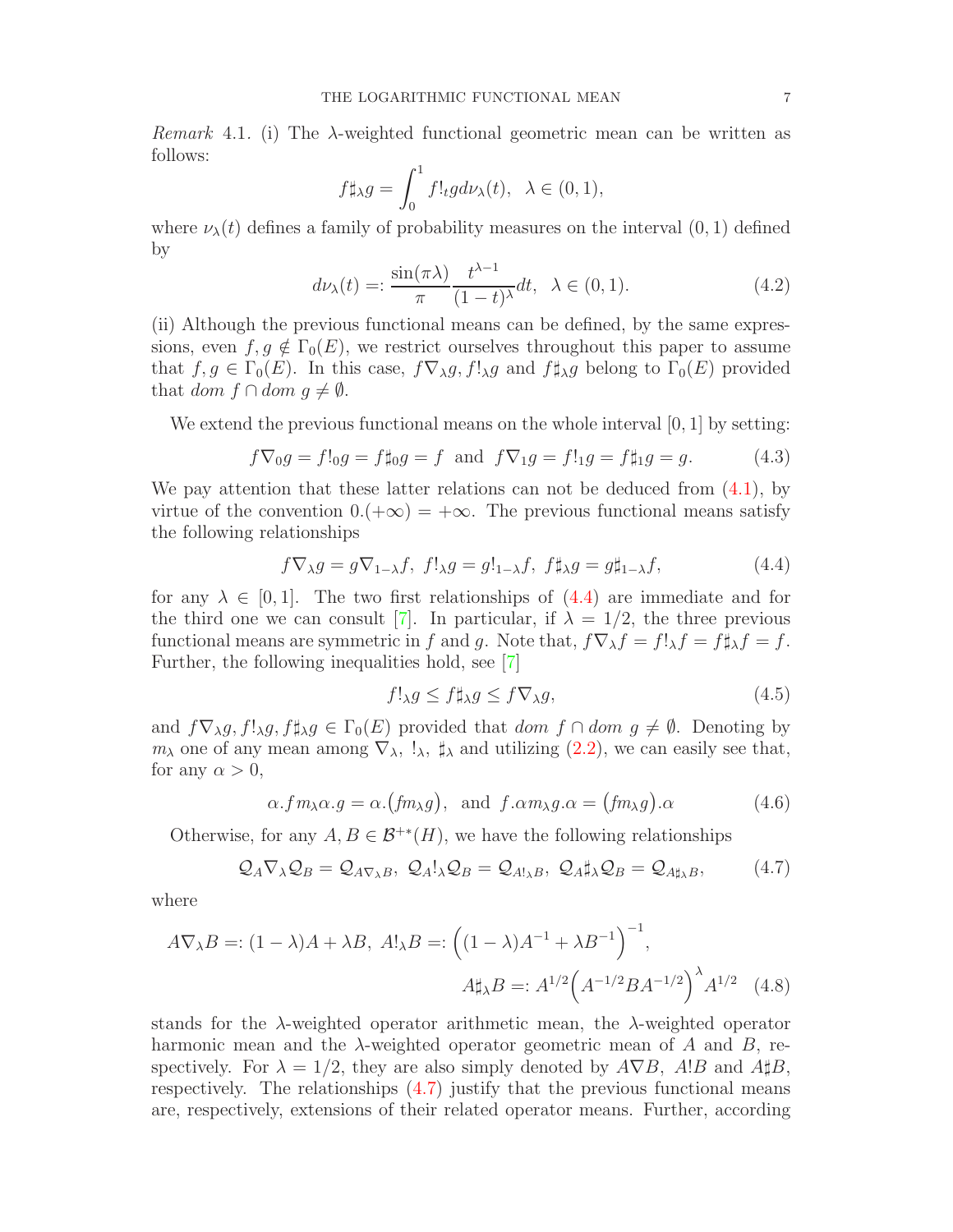to Theorem [3.3,](#page-4-2) [\(4.5\)](#page-6-2) and [\(4.7\)](#page-6-1) immediately imply that the following operator inequalities

<span id="page-7-0"></span>
$$
A!_{\lambda}B \le A \sharp_{\lambda} B \le A \nabla_{\lambda} B \tag{4.9}
$$

hold for any  $A, B \in \mathcal{B}^{+*}(H)$  and  $\lambda \in [0,1]$ . It is worth mentioning that [\(4.9\)](#page-7-0), which are well-known in the operator mean theory, are here again obtained in a simultaneous manner and under a convex point of view that does not need to refer to the techniques of functional calculus.

# 5. More properties for  $f\nabla_{\lambda}q$ ,  $f!_{\lambda}q$ ,  $f\sharp_{\lambda}q$

In the ongoing section, we will be interested by studying other properties of the functional means  $f\nabla_{\lambda}g$ ,  $f!_{\lambda}g$  and  $f\sharp_{\lambda}g$ . First, let  $A, B \in \mathcal{B}^{+*}(H)$ . It is well known that  $A\nabla_{\lambda}B$ ,  $A!\lambda B$  and  $A\sharp_{\lambda}B$  are monotone increasing with respect to both A and B [\[20\]](#page-19-19). Otherwise, obviously the map  $(A, B) \longmapsto A\nabla_{\lambda}B$  is linear affine while  $(A, B) \longmapsto A!_{\lambda}B$  is operator concave, see [\[21\]](#page-19-20), and so  $(A, B) \longmapsto A\sharp_{\lambda}B$  is also operator concave. In what follows we will present the extensions of these latter operator properties for convex functionals. It is clear that  $(f, g) \mapsto f \nabla_{\lambda} g$ is linear affine and point-wisely increasing with respect to  $f$  and  $g$ . We now state the following result.

<span id="page-7-2"></span>**Proposition 5.1.** Let  $f, g \in \Gamma_0(E)$  and  $\lambda \in [0, 1]$ . Then the two binary maps  $(f, g) \longmapsto f!_{\lambda}g$  and  $(f, g) \longmapsto f \sharp_{\lambda}g$  are both separately point-wisely increasing.

*Proof.* Let  $f_1, f_2 \in \Gamma_0(E)$  be such that  $f_1 \leq f_2$ . By the point-wise decrease monotonicity of the map  $f \mapsto f^*$ , we deduce  $(1 - \lambda)f_2^* + \lambda g^* \le (1 - \lambda)f_1^* + \lambda g^*$ and again  $((1 - \lambda)f_1^* + \lambda g^*)^* \le ((1 - \lambda)f_2^* + \lambda g^*)^*$  i.e.  $f_1!_{\lambda}g \le f_2!_{\lambda}g$  which mean that  $(f, g) \longrightarrow f!_{\lambda}g$  is point-wisely increasing with respect to the first argument f. By virtue of [\(4.4\)](#page-6-0) we then deduce that  $(f, g) \mapsto f!_{\lambda}g$  is point-wisely increasing with respect to the second argument g, too. This, with the relation of  $f \sharp_{\lambda} g$  given in [\(4.1\)](#page-5-0) and the linearity of the integral, implies that  $(f, g) \mapsto f \sharp_{\lambda} g$  is separately point-wisely increasing. The proof is complete. point-wisely increasing. The proof is complete.

In order to give another result of interest, we need to introduce the following notation:

$$
\mathcal{W} =: \left\{ (f,g) \in \Gamma_0(E) \times \Gamma_0(E) : \text{ dom } f^* = E^* \text{ and } \text{dom } g^* = E^* \right\}.
$$

Obviously, W is a cone, with  $(f, g) \in W$  if and only if  $(g, f) \in W$ . Note that  $\mathcal{Q}_A, \mathcal{Q}_B \in \mathcal{W}$  for any  $A, B \in \mathcal{B}^{+*}(H)$ . Further, it is easy to check that W is convex i.e. if  $(f_1, g_1) \in \mathcal{W}$  and  $(f_2, g_2) \in \mathcal{W}$  then  $((1-t)f_1 + tf_2, (1-t)g_1 + tg_2) \in \mathcal{W}$ for any  $t \in (0, 1)$ . We now state the following result.

<span id="page-7-3"></span>**Theorem 5.2.** Let  $(f, g) \in W$  and  $\lambda \in [0, 1]$ . Then the two binary maps  $(f, g) \longmapsto f!_{\lambda}g$  and  $(f, g) \longmapsto f \sharp_{\lambda}g$  are both point-wisely concave.

Proof. By the same reasons as in the proof of the previous proposition, we need to prove that  $(f, g) \mapsto f!_{\lambda}g$  is point-wisely concave with respect to the first argument f. By definition of  $f!_{\lambda}g$ , with the help of  $(2.2)$  and  $(2.4)$ , we can write

<span id="page-7-1"></span>
$$
f!_{\lambda}g = ((1 - \lambda)f^* + \lambda g^*)^* = (f.(1 - \lambda)\square g.\lambda)^{**}.
$$
\n(5.1)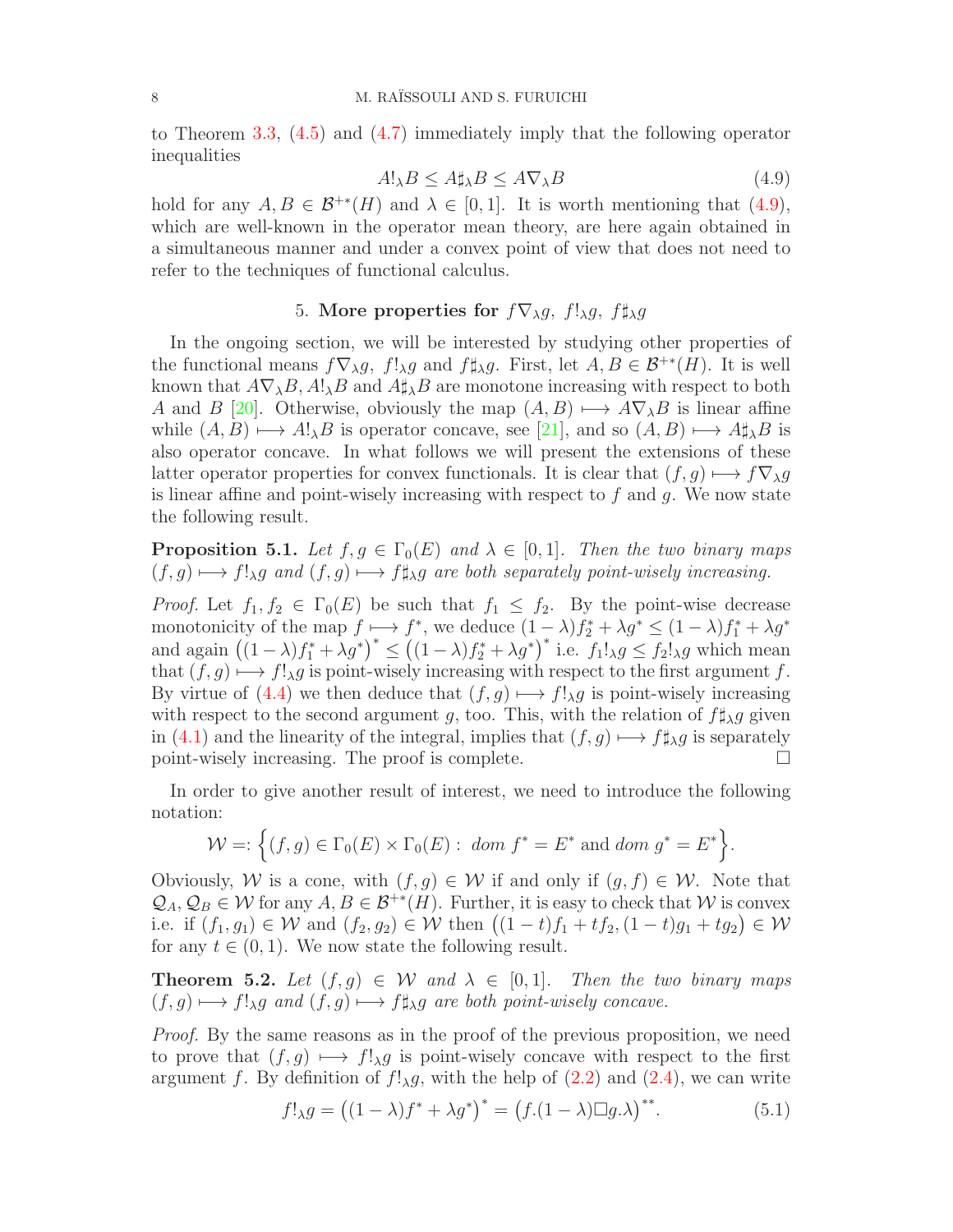Since  $(f, g) \in \mathcal{W}$  then it is easy to verify that the condition  $(2.6)$  is here satisfied i.e.  $int(dom(1-\lambda). f^*) \cap dom(\lambda.g^*) \neq \emptyset$ . It follows that  $f.(1-\lambda) \square g.\lambda \in \Gamma_0(E)$ and so [\(5.1\)](#page-7-1) becomes

<span id="page-8-0"></span>
$$
f!_{\lambda}g = f.(1 - \lambda) \Box g.\lambda.
$$
 (5.2)

Now, let  $(f_1, g_1), (f_2, g_2) \in W$  and  $t \in (0, 1)$ . By  $(5.2)$  and the definition of the inf-convolution, we have for any  $x \in E$ 

$$
\begin{split}\n&\left((1-t)f_1 + tf_2\right)!\lambda\left((1-t)g_1 + tg_2\right)(x) \\
&= \inf_{z \in E} \left\{ \left((1-t)f_1 + tf_2\right).(1-\lambda)(z) + \left((1-t)g_1 + tg_2\right).\lambda(x-z) \right\} \\
&= \inf_{z \in E} \left\{ (1-t)\left(f_1.(1-\lambda)(z) + g_1.\lambda(x-z)\right) + t\left(f_2.(1-\lambda)(z) + g_2.\lambda(x-z)\right) \right\} \\
&\geq (1-t)\inf_{z \in E} \left(f_1.(1-\lambda)(z) + g_1.\lambda(x-z)\right) + t\inf_{z \in E} \left(f_2.(1-\lambda)(z) + g_2.\lambda(x-z)\right) \\
&= (1-t)\left(f_1.(1-\lambda)\Box g_1.\lambda\right)(x) + t\left(f_2.(1-\lambda)\Box g_2.\lambda\right)(x) = (1-t)f_1!\lambda g_1(x) + tf_2!\lambda g_2(x).\n\end{split}
$$
\nHence the desired result.

*Remark* 5.3. Let  $(f, q) \in \mathcal{W}$ . Then, for any  $\lambda \in (0, 1)$  we have

<span id="page-8-1"></span>
$$
dom f \cap dom g \subset dom(f \sharp_{\lambda} g) \subset (1 - \lambda) dom f + \lambda dom g. \tag{5.3}
$$

Indeed, it is easy to see that  $dom(f\nabla_{\lambda}g) = dom f \cap dom g$  for any  $\lambda \in (0,1)$ . Otherwise, by using [\(5.2\)](#page-8-0) it is not hard to check that

$$
dom(f!_{\lambda}g) = (1 - \lambda)dom f + \lambda dom g.
$$

This, when combined with  $(4.5)$ , yields  $(5.3)$ .

Now remark that, for  $f, g \in \Gamma_0(E)$  fixed, the map  $t \mapsto f \nabla_t g$  is point-wisely affine (so convex and concave). Otherwise, we have the following result.

<span id="page-8-2"></span>**Proposition 5.4.** Let  $f, g \in \Gamma_0(E)$  be fixed. Then the map  $t \mapsto f!_{t}g$  is pointwisely convex on  $[0, 1]$ .

*Proof.* By definition we have  $f!_tg = ((1-t)f^*+tg^*)^*$ . Since the map  $\phi \mapsto \phi^*$  is point-wisely convex and the map  $t \mapsto (1-t)f^* + tg^*$  is point-wisely affine, the desired result follows immediately.

Now, we will construct a family of functional means which enjoys interesting properties. Let  $f, g \in \Gamma_0(E)$  and  $\lambda \in [0, 1]$  be fixed. For  $s \in [0, 1]$  we set

<span id="page-8-3"></span>
$$
G_s(f, g; \lambda) = \int_0^1 f!_{st + (1-s)\lambda} g \, d\nu_\lambda(t), \tag{5.4}
$$

where  $d\nu_{\lambda}(t)$  is defined by [\(4.2\)](#page-6-3). Observe that  $G_s(f, f; \lambda) = f$  for any  $s, \lambda \in [0, 1]$ and  $f \in \Gamma_0(E)$ . The family  $G_s(f, g; \lambda)$ , when s describes the interval [0, 1], includes the functional means  $f!_{\lambda}g$  and  $f\sharp_{\lambda}g$  in the sense that  $G_0(f, g; \lambda) = f!_{\lambda}g$ and  $G_1(f, g; \lambda) = f \sharp_{\lambda} g$ . The basic properties of the maps  $s \mapsto G_s(f, g; \lambda)$  are encapsulated in the following result.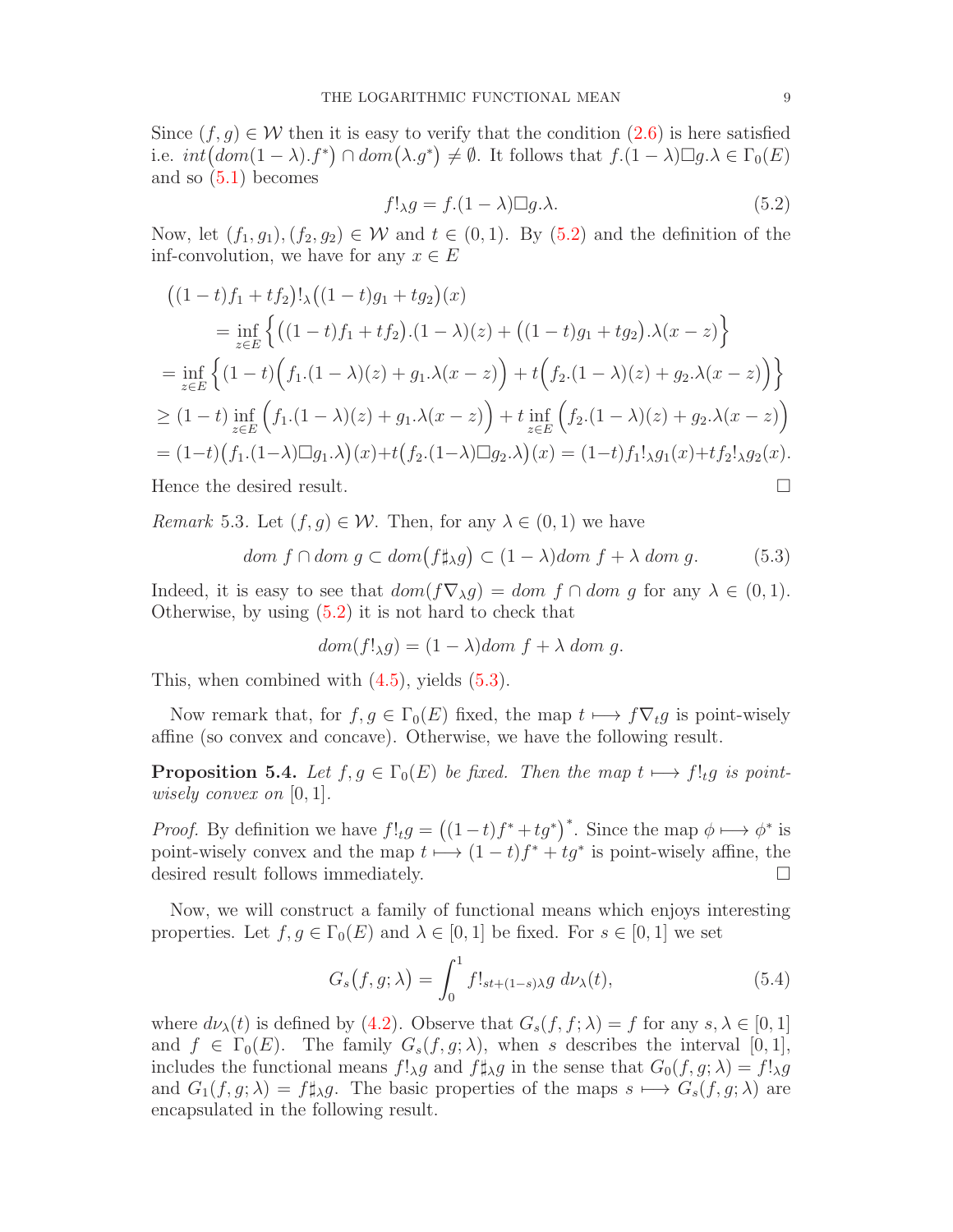<span id="page-9-3"></span>Theorem 5.5. With the above, the following assertions are met:

- (i) The map  $s \mapsto G_s(f, g; \lambda)$  is point-wisely convex on [0, 1].
- (*ii*) For any  $s \in [0,1]$ , we have

<span id="page-9-0"></span>
$$
f!_{\lambda}g \le G_s(f, g; \lambda) \le (f!_{\lambda}g)\nabla_s(f\sharp_{\lambda}g) \le f\sharp_{\lambda}g \quad (\le f\nabla_{\lambda}g),\tag{5.5}
$$

which refines the left inequality in  $(4.5)$ . (iii) We have

<span id="page-9-2"></span>
$$
\inf_{s \in [0,1]} G_s(f, g; \lambda) = f!_{\lambda} g \text{ and } \sup_{s \in [0,1]} G_s(f, g; \lambda) = f \sharp_{\lambda} g,
$$
\n(5.6)

where the infimum and supremum are taken for the point-wise order. (iv) The map  $s \mapsto G_s(f, g; \lambda)$  is point-wisely monotone increasing.

*Proof.* (i) Since the map  $t \mapsto f!_tg$  is point-wisely convex on [0, 1] and the realfunction  $s \mapsto st + (1 - s)\lambda \in [0, 1]$  is affine then we deduce the desired result. (ii) By the point-wise convexity of  $t \mapsto f!_t g$  we get

$$
f!_{st+(1-s)\lambda}g \le sf!_tg+(1-s)f!_{\lambda}g.
$$

If we multiply this latter inequality by  $d\nu_{\lambda}(t)$  and we integrate over  $t \in [0,1]$ we get the middle inequality of  $(5.5)$ . The right inequality of  $(5.5)$  is obvious by virtue of the inequality  $f!_{\lambda}g \leq f\sharp_{\lambda}g$ . Now, let us show the left inequality of [\(5.5\)](#page-9-0). For the sake of simplicity for the reader, we fix  $f, g \in \Gamma_0(E)$  and we set  $\Phi(s) = f!_s g$ . By Proposition [5.4,](#page-8-2)  $\Phi$  is point-wisely convex on [0, 1]. With this, [\(5.4\)](#page-8-3) takes the following form

$$
G_s(f, g; \lambda) = \int_0^1 \Phi(st + (1 - s)\lambda) \, d\nu_\lambda(t).
$$

We can apply the integral Jensen inequality to this latter equality [\[22\]](#page-19-21), and we then obtain

<span id="page-9-1"></span>
$$
G_s(f, g; \lambda) \ge \Phi\left(\int_0^1 \left(st + (1 - s)\lambda\right) d\nu_\lambda(t)\right). \tag{5.7}
$$

We have

$$
\int_0^1 (st + (1 - s)\lambda) d\nu_\lambda(t)
$$
  
=  $s \int_0^1 t d\nu_\lambda(t) + (1 - s)\lambda \int_0^1 d\nu_\lambda(t) = s \int_0^1 t d\nu_\lambda(t) + (1 - s)\lambda.$ 

In another part, let us denote by  $\Gamma$  and  $B$  the standard special gamma and beta functions, respectively. By  $(4.2)$  we get

$$
\int_0^1 t \, d\nu_\lambda(t) = \frac{\sin(\pi \lambda)}{\pi} \int_0^1 t^\lambda (1-t)^{-\lambda} dt = \frac{\sin(\pi \lambda)}{\pi} B(1+\lambda, 1-\lambda)
$$

$$
= \frac{\sin(\pi \lambda)}{\pi} \frac{\Gamma(1+\lambda)\Gamma(1-\lambda)}{\Gamma(2)} = \frac{\sin(\pi \lambda)}{\pi} \lambda \Gamma(\lambda)\Gamma(1-\lambda) = \lambda.
$$

Substituting these in [\(5.7\)](#page-9-1) we obtain

$$
G_s(f, g; \lambda) \ge \Phi(s\lambda + (1 - s)\lambda) = \Phi(\lambda) =: f!_{\lambda}g,
$$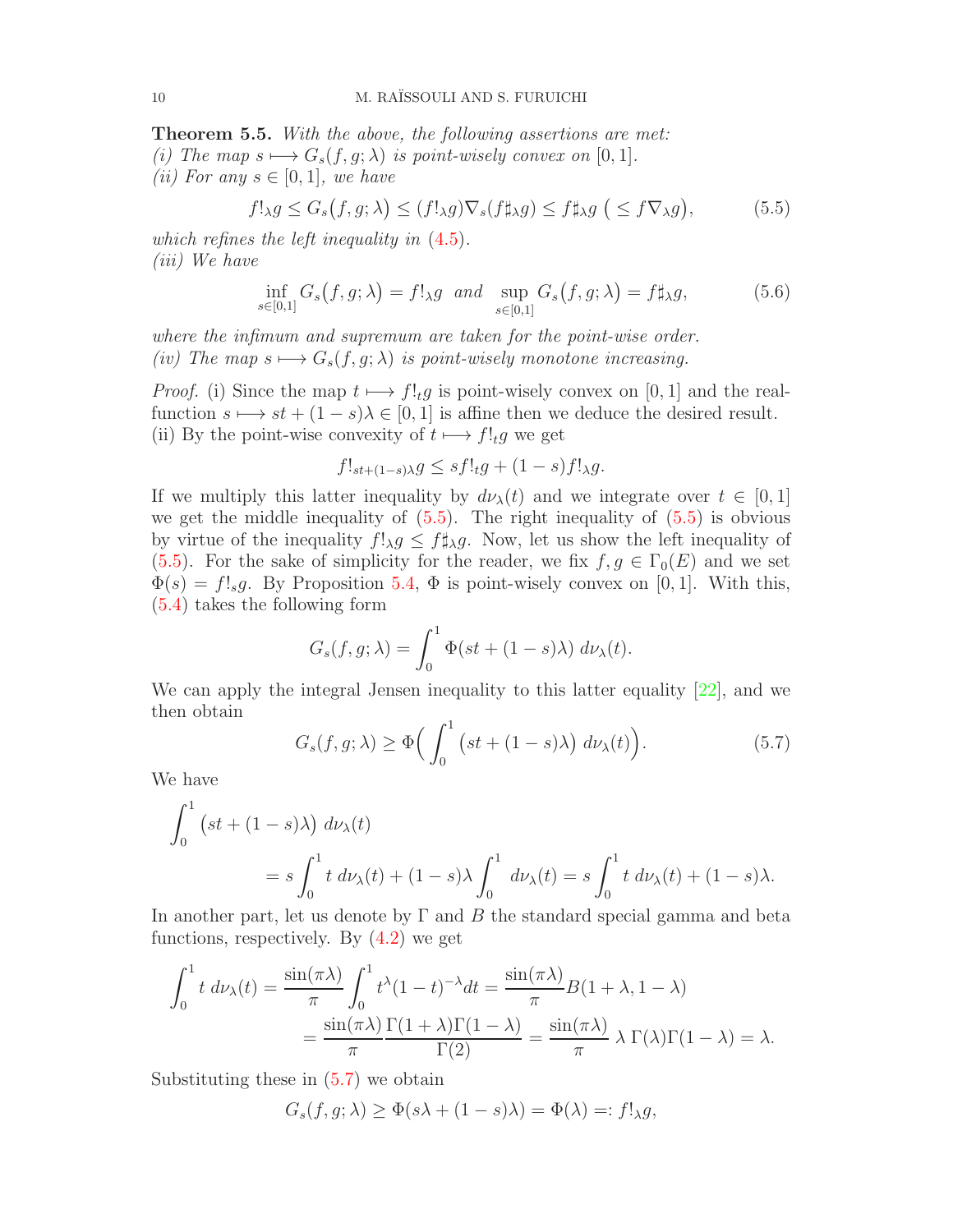and the left inequality of [\(5.5\)](#page-9-0) is obtained.

(iii) Since  $G_0(f, g; \lambda) = f!_\lambda g$  and  $G_1(f, g; \lambda) = f \sharp_\lambda g$ , then [\(5.6\)](#page-9-2) are immediate from  $(5.5)$ .

(iv) If  $0 \le s_1 < s_2 \le 1$ , the point-wise convexity of  $s \mapsto G_s(f, g; \lambda)$  implies that

$$
\frac{G_{s_2}(f,g;\lambda) - G_{s_1}(f,g;\lambda)}{s_2 - s_1} \ge \frac{G_{s_1}(f,g;\lambda) - G_0(f,g;\lambda)}{s_1}
$$

This, with  $G_0(f, g; \lambda) = f!_\lambda g$  and [\(5.6\)](#page-9-2), yields the desired result. The proof is complete.  $\square$ 

### 6. Logarithmic mean of two convex functionals

In this section we will introduce a logarithmic mean of two convex functionals. Let  $f, g \in \Gamma_0(E)$ . As pointed out in [\[7\]](#page-19-6), the map  $t \mapsto f\sharp_t g$  is point-wisely continuous on  $(0, 1)$ . We can then put the following.

<span id="page-10-1"></span>**Definition 6.1.** Let  $f, g \in \Gamma_0(E)$ . The expression

<span id="page-10-0"></span>
$$
L(f,g) =: \int_0^1 f \sharp_t g dt \tag{6.1}
$$

is called the logarithmic mean of  $f$  and  $g$ .

The terminology used in the preceding definition will be justified later. The basic properties of  $L(f, g)$  are embodied in the following result.

**Proposition 6.2.** Let  $f, g \in \Gamma_0(E)$ . Then the following assertions hold: (i)  $L(f, f) = f$  and  $L(f, g) = L(g, f)$ . (ii) For any  $c, d \in \mathbb{R}$ ,  $L(f + c, g + d) = L(f, g) + c\nabla d$  where  $c\nabla d = \frac{c+d}{2}$  denotes the extension of the arithmetic mean for any two real numbers. (iii) Let  $\alpha, \beta > 0$ , then

$$
L(\alpha.f,\beta.g) = (\alpha \sharp \beta).L(\alpha \sharp \beta^{-1}.f, \alpha^{-1} \sharp \beta.g),
$$
  

$$
L(f.\alpha,g.\beta) = L(f.\alpha \sharp \beta^{-1},g.\alpha^{-1} \sharp \beta).(\alpha \sharp \beta),
$$

where  $\alpha \sharp \beta =: \sqrt{\alpha \beta}$  is the scalar geometric mean of  $\alpha$  and  $\beta$ . In particular, one has

$$
L(\alpha.f, \alpha.g) = \alpha.L(f, g)
$$
 and  $L(f, \alpha, g, \alpha) = L(f, g), \alpha$ 

*Proof.* (i) Since  $f \sharp_t f = f$  for any  $t \in [0, 1]$  then  $(6.1)$  gives  $L(f, f) = f$ . Making the change of variables  $t = 1 - u$  in [\(6.1\)](#page-10-0) we deduce  $L(f, g) = \int_0^1 f \sharp_{1-u} g du$ . This with  $(4.4)$  implies  $L(f, g) = L(g, f)$ .

(ii) and (iii) According to [\(2.2\)](#page-2-2), with some basic operations and manipulations, we immediately deduce the desired equalities. The details are straightforward and therefore omitted here.

The following result contains more interesting properties of  $L(f, g)$ .

**Theorem 6.3.** Let  $f, g \in \Gamma_0(E)$ . Then (i) If  $(f, g) \in W$  then the binary map  $(f, g) \mapsto L(f, g)$  is separately point-wise

.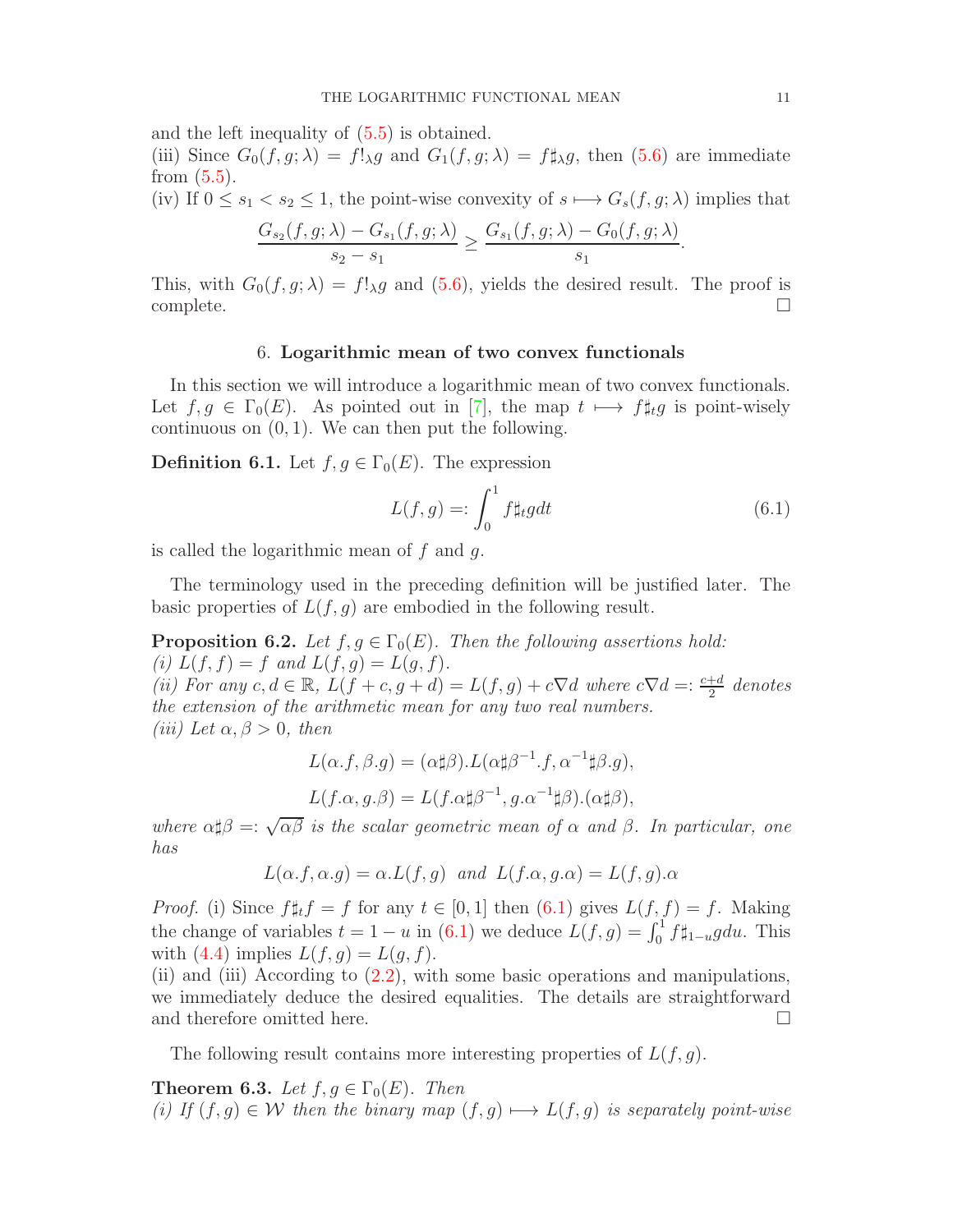increasing and separately point-wise concave.

(ii) The functional arithmetic-logarithmic-harmonic inequality holds, i.e.

<span id="page-11-0"></span>
$$
f!g \le L(f,g) \le f\nabla g. \tag{6.2}
$$

Thus,  $L(f, q) \in \Gamma_0(E)$  provided that dom  $f \cap dom\ q \neq \emptyset$ .

*Proof.* (i) follows from Proposition [5.1](#page-7-2) and Theorem [5.2,](#page-7-3) with  $(6.1)$ , respectively. (ii) By the right inequality in [\(4.5\)](#page-6-2), we have  $f \sharp_t g \leq f \nabla_t g$  for all  $t \in [0,1]$ . Integrating this latter inequality over  $t \in [0, 1]$ , and noting that  $\int_0^1 f \nabla_t g dt = f \nabla g$ we get the right inequality of  $(6.2)$ . Now, we prove the left inequality of  $(6.2)$ . First, recall that we have  $f!_{t}g = (f^*\nabla_t g^*)^*$ . In another part, by [\(6.1\)](#page-10-0) with the left inequality of [\(4.5\)](#page-6-2) we get

$$
L(f,g) = \int_0^1 f \sharp_t g \ dt \ge \int_0^1 f!_t g \ dt = \int_0^1 (f^* \nabla_t g^*)^* dt.
$$

According to [\(2.3\)](#page-2-1), the duality map  $\phi \mapsto \phi^*$  is point-wisely convex. Following [\[22\]](#page-19-21), such map satisfies the integral Jensen inequality. Thus, we obtain

$$
L(f,g) \ge \left(\int_0^1 f^* \nabla_t g^* dt\right)^* = \left(f^* \nabla g^*\right)^* =: f!g.
$$

From  $(6.1)$  we deduce that  $L(f, g)$  is convex l.s.c, as integral of a family of convex l.s.c functionals. Further, from the right inequality in  $(6.2)$  we infer that  $L(f, g)$ is proper whenever  $f\nabla g$  is, i.e.  $dom f \cap dom g \neq \emptyset$ . The proof is completed.  $\square$ 

The following result is as well of interest and justifies the terminology used in Definition [6.1.](#page-10-1)

**Proposition 6.4.** Let  $A, B \in \mathcal{B}^{+*}(H)$ . Then we have

<span id="page-11-2"></span>
$$
L(\mathcal{Q}_A, \mathcal{Q}_B) = \mathcal{Q}_{L(A,B)},\tag{6.3}
$$

where  $\mathcal{Q}_A$  refers to the generated function of A previously defined, and

<span id="page-11-1"></span>
$$
L(A, B) =: \int_0^1 A \sharp_t B dt = A^{1/2} F(A^{-1/2} B A^{-1/2}) A^{1/2}, \tag{6.4}
$$

with  $F(x) = \frac{x-1}{\log x}$  for  $x > 0$ ,  $x \neq 1$ , and  $F(1) = 1$ . That is,  $L(A, B)$  is the operator logarithmic mean of A and B.

*Proof.* By  $(6.1)$ , with the third relation in  $(4.7)$ , we can write

$$
L\big(\mathcal{Q}_A,\mathcal{Q}_B\big)=\int_0^1\mathcal{Q}_A\sharp_t\mathcal{Q}_Bdt=\int_0^1\mathcal{Q}_{A\sharp_tB}dt=\mathcal{Q}_{\int_0^1A\sharp_tBdt}=:Q_{L(A,B)},
$$

with

$$
L(A, B) = \int_0^1 A \sharp_t B dt = A^{1/2} \int_0^1 \left( A^{-1/2} B A^{-1/2} \right)^t dt A^{1/2}
$$
  
=:  $A^{1/2} F(A^{-1/2} B A^{-1/2}) A^{1/2},$ 

where, for  $x > 0$ ,

$$
F(x) =: \int_0^1 x^t dt = \left[\frac{x^t}{\log x}\right]_0^1 = \frac{x-1}{\log x} \text{ if } x \neq 1, F(1) = 1.
$$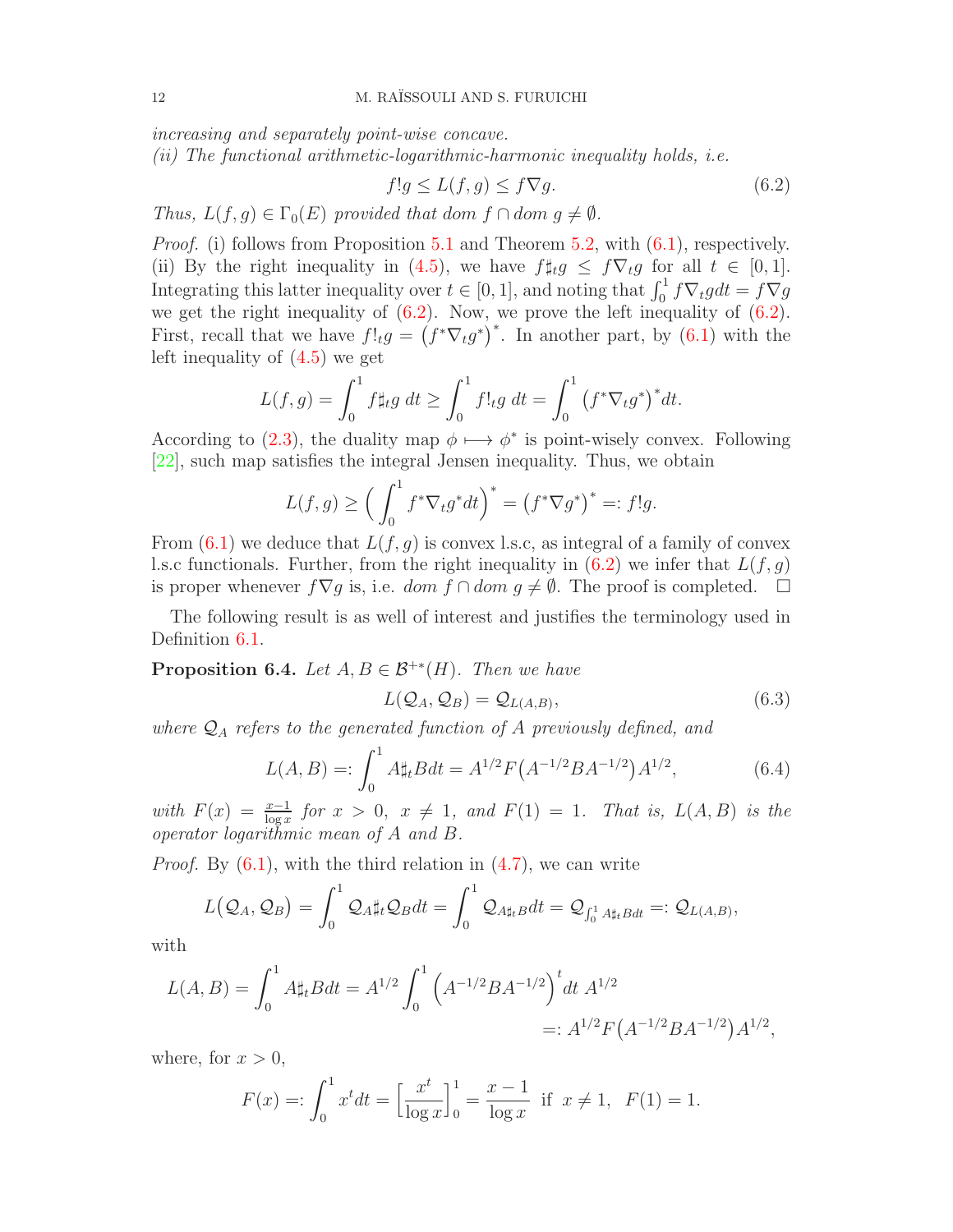The proof is complete.  $\Box$ 

In order to state another result of interest, we need the following lemma.

**Lemma 6.5.** Let  $x > 0$  then we have

<span id="page-12-0"></span>
$$
\phi(x) =: \int_0^1 x^v \sin(\pi v) dv = \frac{(x+1)\pi}{\pi^2 + (\log x)^2}.
$$
\n(6.5)

*Proof.* We consider  $\psi(x) = \int_0^1 x^v \cos(\pi v) dv$  and we compute  $\psi(x) + i\phi(x)$ , where  $i^2 = -1$ . Elementary computation of integral leads to

$$
\psi(x) + i\phi(x) = \int_0^1 x^v e^{i\pi v} dv = \int_0^1 \exp v(i\pi + \log x) dv = \frac{-x - 1}{i\pi + \log x}.
$$

Separating real part and imaginary part, we get the desired result, so completing the proof.  $\Box$ 

In Definition [6.1,](#page-10-1)  $L(f, g)$  is defined in terms of the weighted geometric functional mean. The following result gives an expression of  $L(f, g)$  in terms of the weighted harmonic functional mean.

<span id="page-12-2"></span>**Theorem 6.6.** Let  $f, g \in \Gamma_0(E)$ . Then

<span id="page-12-1"></span>
$$
L(f,g) = \int_0^1 f!_t g \, d\mu(t), \tag{6.6}
$$

where  $\mu(t)$  is the probability measure on  $(0, 1)$  defined by

<span id="page-12-3"></span>
$$
d\mu(t) =: \frac{dt}{t(1-t)\left(\pi^2 + \left(\log\frac{t}{1-t}\right)^2\right)}.\tag{6.7}
$$

*Proof.* By  $(6.1)$  and the third relation in  $(4.1)$  we can write

$$
L(f,g) = \int_0^1 f \sharp_s g \, ds = \int_0^1 \frac{\sin(\pi s)}{\pi} \int_0^1 \frac{t^{s-1}}{(1-t)^s} f!_t g \, dt \, ds,
$$

or, equivalently,

$$
L(f,g) = \frac{1}{\pi} \int_0^1 \frac{f!_t g}{t} \int_0^1 \sin(\pi s) \left(\frac{t}{1-t}\right)^s ds dt.
$$

This, with [\(6.5\)](#page-12-0) and a simple reduction, yields

$$
L(f,g) = \int_0^1 \frac{f!_t g \, dt}{t(1-t)\left(\pi^2 + \left(\log \frac{t}{1-t}\right)^2\right)} =: \int_0^1 f!_t g \, d\mu(t).
$$

The fact that  $L(f, f) = f$  and  $f!_t f = f$  for any  $t \in (0, 1)$  and  $f \in \Gamma_0(E)$  implies that  $\int_0^1 d\mu(t) = 1$  i.e.  $\mu(t)$  is a probability measure on  $(0, 1)$ . The proof is  $\Box$ complete.  $\Box$ 

The preceding theorem, when interpreted in terms of functional mean and operator mean, brings us some information of great interest. In fact, first mention that the operator version of  $(6.6)$  is given in the following.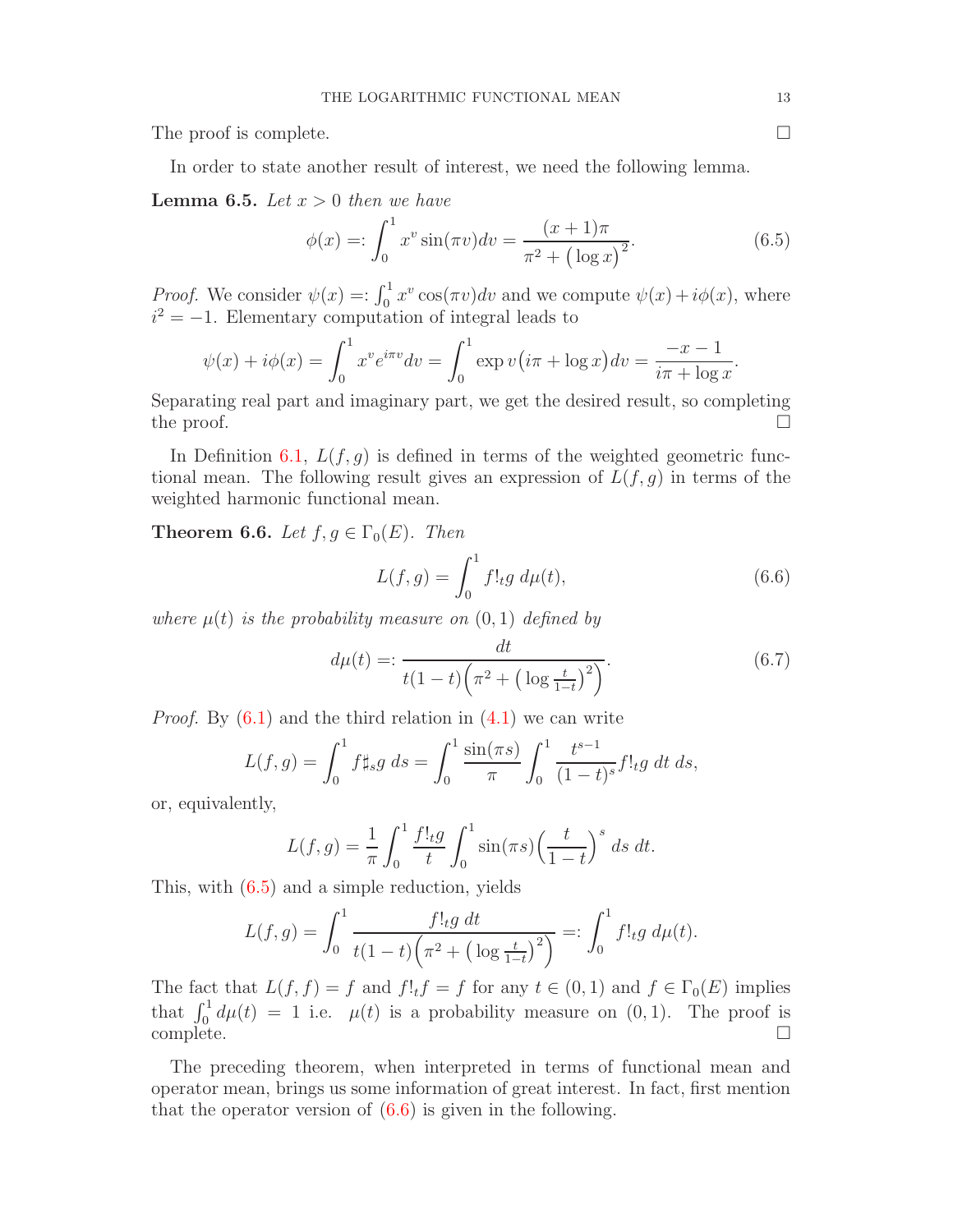**Corollary 6.7.** For any  $A, B \in \mathcal{B}^{+*}(H)$  we have

<span id="page-13-0"></span>
$$
L(A, B) = \int_0^1 A!_t B \, d\mu(t), \tag{6.8}
$$

where  $L(A, B)$  is given by  $(6.4)$  and  $\mu(t)$  is defined in Theorem [6.6.](#page-12-2)

*Proof.* Taking  $f = Q_A$  and  $g = Q_B$  in [\(6.6\)](#page-12-1), with the help of [\(6.3\)](#page-11-2), we get

$$
L(Q_A, Q_B) = \int_0^1 Q_A!_t Q_B d\mu(t) = \int_0^1 Q_{A!_t} d\mu(t) = Q_{\int_0^1 A!_t B d\mu(t)} = Q_{L(A, B)}.
$$
  
The desired result follows.

Now, let us observe the following remark which explains some interesting topics.

Remark 6.8. The Kubo-Ando theory for monotone operator means, [\[3\]](#page-19-2), tells us that every operator mean  $A \sigma B$  can be written in the following form

<span id="page-13-1"></span>
$$
A\sigma B = \int_0^1 A!_t B \, dp(t),\tag{6.9}
$$

where  $p(t)$  is a certain probability measure on  $(0, 1)$  depending on the operator mean  $\sigma$ . This, when combined with [\(6.8\)](#page-13-0), gives us the explicit probability  $\mu(t)$  on  $(0, 1)$  corresponding to the logarithmic operator mean  $L(A, B)$ . Further, combining  $(6.6)$  and  $(6.9)$  we can infer that  $L(f, g)$ , previously defined, is a reasonable extension of  $L(A, B)$  when the positive operator variables A and B are replaced by convex functional arguments f and g, respectively.

The following remark may be of interest as well.

Remark 6.9. Theorem [6.6](#page-12-2) may be good tool again for bringing us some information about computation of some integrals that are not simple to compute directly. Indeed, the fact that  $d\mu(t)$  is a probability measure on  $(0, 1)$ , with a simple decomposition, yields

<span id="page-13-2"></span>
$$
\int_0^1 \frac{dt}{t\left(\pi^2 + \left(\log \frac{t}{1-t}\right)^2\right)} = \int_0^1 \frac{dt}{\left(1-t\right)\left(\pi^2 + \left(\log \frac{t}{1-t}\right)^2\right)} = \frac{1}{2}.
$$
 (6.10)

By simple change of variables in these latter integrals, we get

$$
\int_0^{\pi/2} \frac{\tan z \, dz}{\pi^2 + 4\big(\log(\tan z)\big)^2} = \int_0^{\pi/2} \frac{\cot z \, dz}{\pi^2 + 4\big(\log(\cot z)\big)^2} = \frac{1}{4},
$$

and then

$$
\int_0^\infty \frac{u \, du}{(1+u^2)(\pi^2 + (\log u)^2)} = \frac{1}{4}.
$$

Another remark which gives more explanation about the interest of [\(6.6\)](#page-12-1) is recited in what follows.

*Remark* 6.10. Let  $\Psi : (0,1) \longrightarrow \mathbb{R}$  be defined by:

$$
\forall t \in (0,1) \qquad \Psi(t) = \frac{1}{t(1-t)\left(\pi^2 + \left(\log \frac{t}{1-t}\right)^2\right)}.\tag{6.11}
$$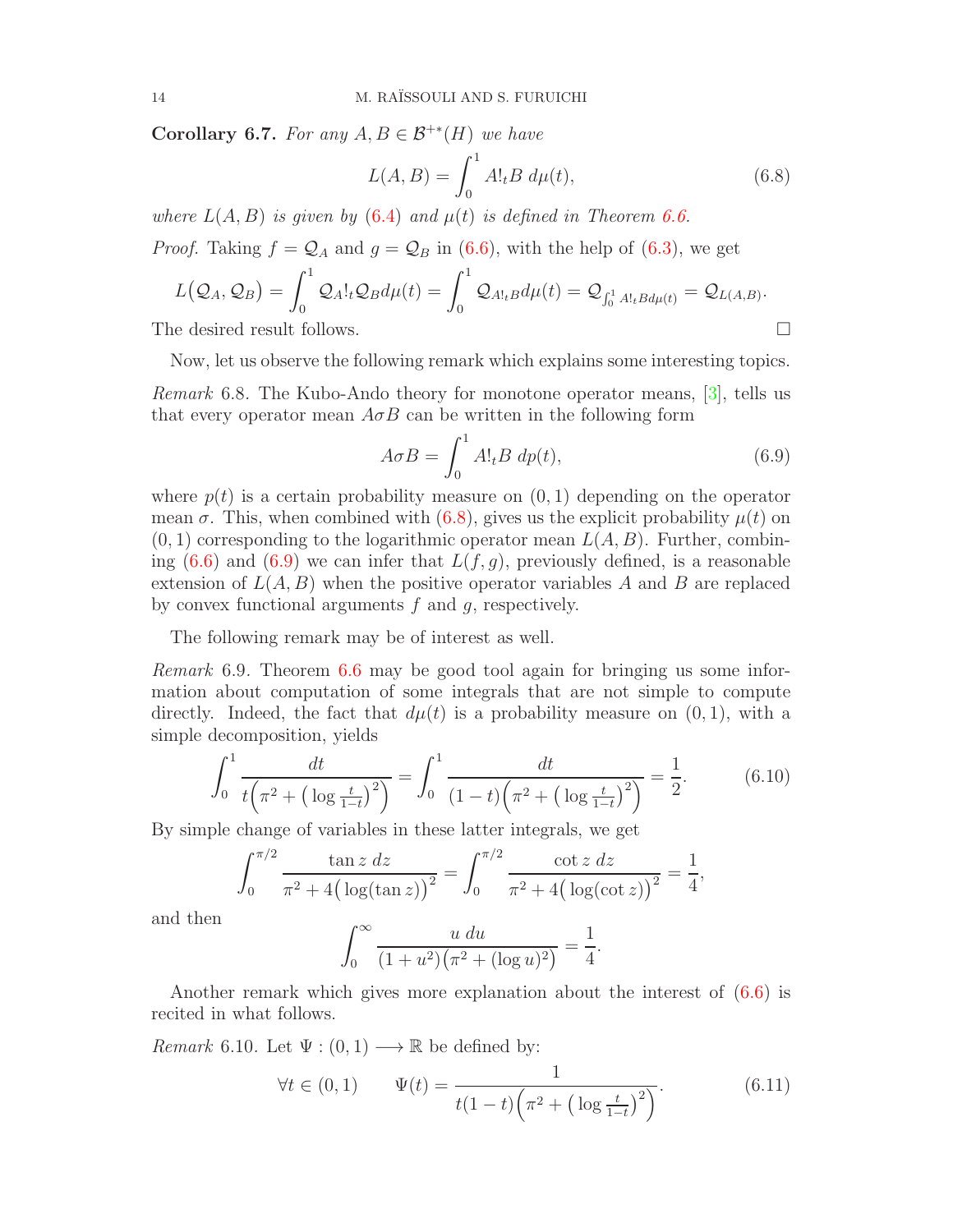It is easy to see that  $\Psi$  is a symmetric density function on  $(0,1)$  i.e.  $\Psi(t) \geq 0$ and  $\Psi(t) = \Psi(1-t)$  for any  $t \in (0,1)$ , and  $\int_0^1 \Psi(t)dt = 1$ . Since  $t \mapsto f!_t g$  is point-wisely convex, see Proposition  $5.4$ , we can then apply the so-called Féjer-Hermite-Hadamard inequality, [\[23\]](#page-19-22), to [\(6.6\)](#page-12-1). In fact, for any  $x \in E$ , we have

$$
f!_{1/2}g(x) \le \int_0^1 \Psi(t)(f!_tg)(x)dt \le \frac{f!_0g(x) + f!_1g(x)}{2}.
$$

This, with  $f!_0g = f$ ,  $f!_1g = g$ ,  $f!_{1/2}g = f!g$  and [\(6.6\)](#page-12-1), immediately yields again  $(6.2).$  $(6.2).$ 

# 7. Further inequalities about  $L(f, g)$

In this section we will give more inequalities involving  $L(f, g)$ . We first state the following result which will be needed in the sequel, see [\[10\]](#page-19-9).

**Lemma 7.1.** Let  $f, g \in \Gamma_0(E)$ . For each  $t, s \in (0,1)$ , we have

<span id="page-14-0"></span>
$$
0 \le r_{t,s}(f\nabla_s g - f!_s g) \le f \nabla_t g - f!_t g \le R_{t,s}(f \nabla_s g - f!_s g), \tag{7.1}
$$

where we set

$$
r_{t,s} =: \min\left(\frac{t}{s}, \frac{1-t}{1-s}\right)
$$
 and  $R_{t,s} =: \max\left(\frac{t}{s}, \frac{1-t}{1-s}\right).$ 

Now, we are in the position to state the following result which concerns a refinement and reverse for the right inequality in [\(6.2\)](#page-11-0).

<span id="page-14-2"></span>**Theorem 7.2.** Let  $f, g \in \Gamma_0(E)$ . Then for any  $s \in (0,1)$  we have

<span id="page-14-1"></span>
$$
0 \le \left(\frac{1}{2} - I_s\right) \frac{f \nabla_s g - f!_s g}{s(1-s)} \le f \nabla g - L(f, g) \le I_s \frac{f \nabla_s g - f!_s g}{s(1-s)},\tag{7.2}
$$

where we set

$$
I_s =: s \int_0^s \omega(t)dt + (1-s) \int_0^{1-s} \omega(t)dt, \ \ \omega(t) =: \frac{1}{t\left(\pi^2 + \left(\log \frac{t}{1-t}\right)^2\right)}, \ t \in (0,1).
$$

*Proof.* Using  $(6.10)$ , it is easy to check that  $f\nabla g =$  $\int_0^1$  $\int_0^{\pi} f \nabla_t g \, d\mu(t)$ , where  $\mu(t)$  is defined in Theorem [6.6.](#page-12-2) It follows that

$$
f\nabla g - L(f,g) = \int_0^1 (f\nabla_t g - f!_t g) d\mu(t).
$$

This, with [\(7.1\)](#page-14-0), yields

$$
a_s(f\nabla_sg - f!_sg) \le f\nabla g - L(f,g) \le b_s(f\nabla_sg - f!_sg),
$$

where we set

$$
a_s =: \int_0^1 r_{t,s} \, d\mu(t), \quad b_s =: \int_0^1 R_{t,s} \, d\mu(t).
$$

Let us remark that  $R_{t,s} = \frac{t}{s}$  $\frac{t}{s}$  if  $t \geq s$  and  $R_{t,s} = \frac{1-t}{1-s}$  $\frac{1-t}{1-s}$  if  $t \leq s$ . By the elementary techniques of integration, it is not hard to check that

$$
b_s = \frac{1}{1-s} \int_0^s \omega(t)dt + \frac{1}{s} \int_0^{1-s} \omega(t)dt = \frac{1}{s(1-s)} I_s.
$$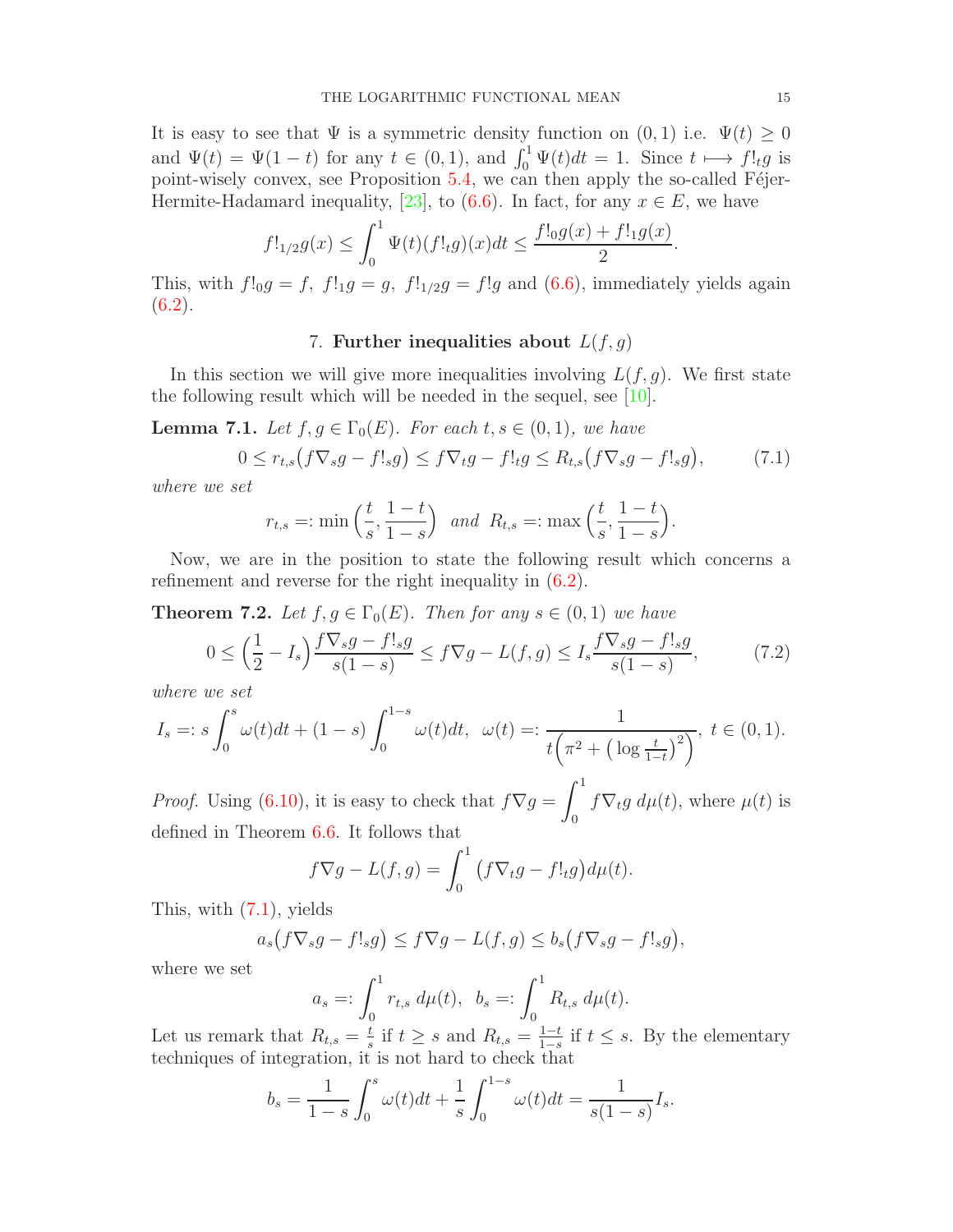For computing  $a_s$  we use the fact that

$$
r_{t,s} + R_{t,s} = \frac{t}{s} + \frac{1-t}{1-s} = \frac{t(1-s) + s(1-t)}{s(1-s)}.
$$

Multiplying by  $d\mu(t)$  and integrating over  $t \in (0,1)$ , with the help of  $(6.10)$ , we get  $a_s + b_s = \frac{1}{2s(1)}$  $\frac{1}{2s(1-s)}$ . Otherwise, by [\(6.10\)](#page-13-2) again we can write

$$
I_s \le s \int_0^1 \omega(t)dt + (1-s)\int_0^1 \omega(t)dt = \frac{1}{2}.
$$

Summarizing, we get [\(7.2\)](#page-14-1), so completing the proof.

Remark that [\(7.2\)](#page-14-1) implies that  $1/4 \leq I_s \leq 1/2$  for any  $s \in (0,1)$ . Taking  $s = 1/2$  in  $(7.2)$  we immediately obtain the following result which refines the right inequality of [\(6.2\)](#page-11-0).

<span id="page-15-0"></span>Corollary 7.3. Let  $f, g \in \Gamma_0(E)$ . Then one has

$$
0 \le (2 - I)(f\nabla g - f!g) \le f\nabla g - L(f, g),
$$

or, equivalently, as an upper bound of  $L(f, g)$  in convex combination of  $f\nabla g$  and  $f!g$ 

$$
L(f,g) \le (I-1)f\nabla g + (2-I)f!g \le f\nabla g,
$$

where we set

$$
I = 4 I_{1/2} = 4 \int_0^{1/2} \omega(t) dt, \ \ 1 \le I \le 2.
$$

Note that the operator versions of Theorem [7.2](#page-14-2) and Corollary [7.3](#page-15-0) are immediate. Otherwise, the exact value of the integral  $I_{1/2} = \int_0^{1/2} \omega(t) dt \in [1/4, 1/2]$ seems to be uncomputable.

Corollary [7.3](#page-15-0) gives an upper bound of  $L(f, g)$ . For giving a lower bound of  $L(f.g)$  we need the following lemma.

**Lemma 7.4.** Let  $f, g \in \Gamma_0(E)$  and  $t \in (0,1)$ . Let  $x \in E$  be such that  $\partial f(x) \neq \emptyset$ and  $\partial g(x) \neq \emptyset$ . Then, for any  $x^* \in \partial f(x)$  and  $z^* \in \partial g(x)$ , we have the following inequality

<span id="page-15-2"></span>
$$
(0 \leq ) f \nabla_t g - f \sharp_t g \leq t (1 - t) \Big( \mathcal{F}_g(x, x^*) \nabla \mathcal{F}_f(x, z^*) \Big), \tag{7.3}
$$

where, for any  $y \in E$ ,  $y^* \in E^*$  and  $h : E \longrightarrow \mathbb{R} \cup \{-\infty, +\infty\}$ , we set

<span id="page-15-3"></span>
$$
\mathcal{F}_h(y, y^*) =: h(y) + h^*(y^*) - \Re e \langle y^*, y \rangle \ge 0.
$$
 (7.4)

*Proof.* This result was proved in  $[24]$  when E is a Hilbert space. The same proof works when E is an arbitrary locally convex topological space.  $\Box$ 

For  $f, g \in \Gamma_0(E)$ , we also need to introduce the following notation

<span id="page-15-1"></span>
$$
f \diamond g(x) =: \sup_{x^* \in \partial f(x)} \left\{ \Re e \langle x^*, x \rangle - g^*(x^*) \right\},\tag{7.5}
$$

with the usual convention  $\sup_{\emptyset}$ (...) =  $-\infty$ . The elementary properties of the law  $(f, g) \mapsto f \diamond g$  are summarized in the following result.

$$
\qquad \qquad \Box
$$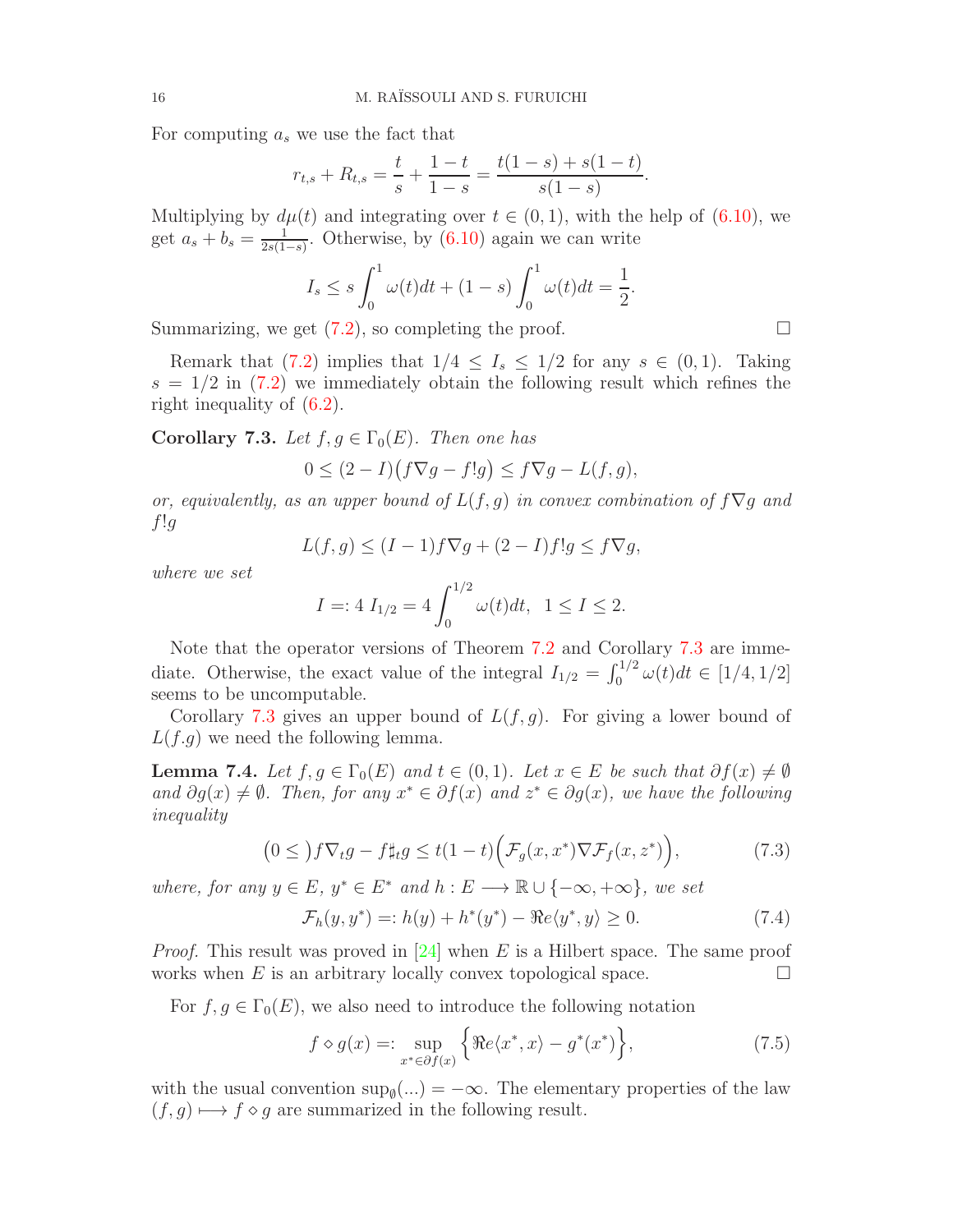<span id="page-16-2"></span>**Proposition 7.5.** Let  $f, g \in \Gamma_0(E)$ . The following assertions hold: (i) For any  $x \in E$ , we have

$$
f \diamond g(x) = (g^* + \Psi_{\partial f(x)})^*(x).
$$

(ii) Let  $A, B \in \mathcal{B}^{+*}(H)$ . Then one has

$$
Q_A \diamond Q_B = Q_{A \diamond B}
$$
, with  $A \diamond B =: 2A - AB^{-1}A$ .

(iii)  $f \diamond g$  is not always convex.

(iv)  $f \diamond g \leq g$  and so,  $B - A \diamond B$  is positive for any  $A, B \in \mathcal{B}^{+*}(H)$ .

*Proof.* (i) Follows from [\(7.5\)](#page-15-1), with the definition of the conjugate duality. (ii) We use  $(3.1)$  and Proposition  $3.1(v)$  with some algebraic manipulations. The details are straightforward and therefore omitted here. (iii) It follows from (ii), since  $2A - AB^{-1}A$  is not always positive.

(iv) It is a consequence of (i) and (ii).

$$
\overline{a}
$$

Before stating another main result, we mention the following remark which is of interest.

Remark 7.6. Since our involved functionals can take the values  $\pm\infty$  we then have to be careful with certain critical situations. If fact, the equality  $f - f = 0$  is not always true. Precisely, we have  $f - f = \Psi_{dom f}$  by virtue of the convention  $(+\infty) - (+\infty) = +\infty$ . For the same reason, the equality  $f - g = -(g - f)$  is not always true. Also, the inequality  $f \leq g$  is equivalent to  $g - f \geq 0$  but it is not equivalent to  $f - g \leq 0$ .

We are now in the position to state the following result which reverses the right inequality in [\(6.2\)](#page-11-0).

<span id="page-16-3"></span>**Theorem 7.7.** Let  $f, g \in \Gamma_0(E)$ . Let  $x \in E$  be such that  $\partial f(x) \neq \emptyset$  and  $\partial g(x) \neq \emptyset$  $\emptyset$ . Then, for any  $x^* \in \partial f(x)$  and  $z^* \in \partial g(x)$  we have

<span id="page-16-0"></span>
$$
0 \le f \nabla g(x) - L(f, g)(x) \le \frac{1}{6} \Big( \mathcal{F}_g(x, x^*) \nabla \mathcal{F}_f(x, z^*) \Big). \tag{7.6}
$$

Or, equivalently,

<span id="page-16-1"></span>
$$
0 \le f \nabla g - L(f, g) \le \frac{1}{6} \Big( f \nabla g - (f \diamond g) \nabla (g \diamond f) \Big). \tag{7.7}
$$

*Proof.* Integrating [\(7.3\)](#page-15-2) side by side over  $t \in [0, 1]$ , with [\(6.1\)](#page-10-0) and the fact that  $\int_0^1 f \nabla_t g \ dt = f \nabla g$ , we get [\(7.6\)](#page-16-0). We now prove [\(7.7\)](#page-16-1). According to the previous remark, we begin by discussing some typical situations. Let  $x \in E$ . If  $\partial f(x) = \emptyset$ or  $\partial g(x) = \emptyset$  then by [\(7.3\)](#page-15-2) we infer that  $f \circ g(x) = -\infty$  or  $g \circ f(x) = -\infty$ , respectively. In this case we have  $(f \circ g) \nabla (g \circ f)(x) \in \{-\infty, +\infty\}.$  If  $(f \circ g)$  $g\nabla(g \diamond f)(x) = +\infty$ , then by the first part of Proposition [7.5,](#page-16-2)(iv) we deduce that  $f(x) = +\infty$  or  $g(x) = +\infty$  and so all sides of [\(7.6\)](#page-16-0) take the value  $+\infty$  at x. If  $(f \circ g) \nabla (g \circ f)(x) = -\infty$  thus the two right sides of [\(7.6\)](#page-16-0) are both equal to  $+\infty$ , by virtue of the convention  $(c)-(-\infty) = +\infty$  for any  $c \in \mathbb{R} \cup \{-\infty, +\infty\}$ . It follows that [\(7.6\)](#page-16-0) is satisfied at the point x, since  $c \leq +\infty$  for any  $c \in \mathbb{R} \cup \{-\infty, +\infty\}.$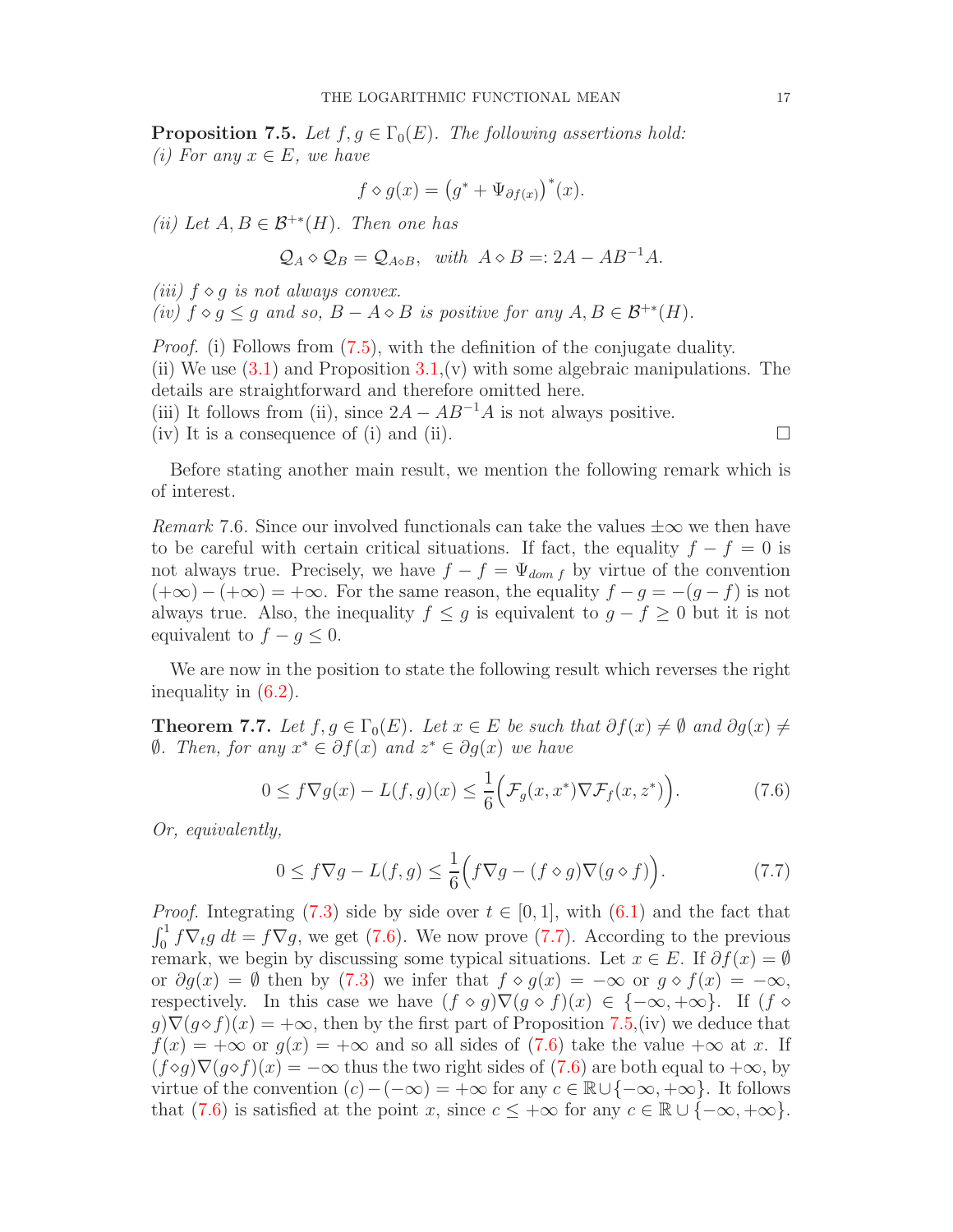Now, assume that  $\partial f(x) \neq \emptyset$  and  $\partial g(x) \neq \emptyset$ . Then [\(7.6\)](#page-16-0) is satisfied at x and it is then equivalent to the following inequality

<span id="page-17-0"></span>
$$
0 \le f \nabla g(x) - L(f, g)(x) \le \frac{1}{6} \left( \inf_{x^* \in \partial f(x)} \mathcal{F}_g(x, x^*) \nabla \inf_{z^* \in \partial g(x)} \mathcal{F}_f(x, z^*) \right). \tag{7.8}
$$

By  $(7.4)$  and  $(7.5)$  we have

$$
\inf_{x^* \in \partial f(x)} \mathcal{F}_g(x, x^*) = g(x) - f \diamond g(x), \quad \inf_{z^* \in \partial g(x)} \mathcal{F}_f(x, z^*) = f(x) - g \diamond f(x).
$$

Substituting this in  $(7.8)$  we get the right inequality of  $(7.7)$  at x. The proof is  $\Box$ 

By using Proposition [7.5,](#page-16-2)(ii) we left to the reader the routine task to check that the operator version of Theorem [7.7](#page-16-3) may be recited as follows.

**Corollary 7.8.** For any  $A, B \in \mathcal{B}^{+*}(H)$  there holds

<span id="page-17-1"></span>
$$
0 \le A \nabla B - L(A, B) \le \frac{1}{6} \Big( \left( AB^{-1}A \right) \nabla \left( BA^{-1}B \right) - A \nabla B \Big). \tag{7.9}
$$

Remark 7.9. It is easy to check that the scalar version of  $(7.9)$  reads as follows: for any real numbers  $a, b > 0$  we have

$$
0 \le a \nabla b - L(a, b) \le \frac{2}{3} (a \nabla b) \Big( (a \nabla b)^2 - (a \sharp b)^2 \Big),
$$

where  $L(a, b)$  is the standard logarithmic mean of a and b i.e.  $L(a, b) =: \frac{a - b}{\log a - \log b}$ , for  $a \neq b$ , and  $L(a, a) = a$ .

Now, we will be interested by refining the left inequality of  $(6.2)$ . Let  $f, g \in$  $\Gamma_0(E)$  be fixed. For  $s \in [0,1]$ , we set

<span id="page-17-3"></span>
$$
U_s(f,g) = \int_0^1 \left( f!_{st + (1-s)\frac{1}{2}} g \right) d\mu(t), \tag{7.10}
$$

where  $d\mu(t)$  is defined by [\(6.7\)](#page-12-3). Remark that  $U_s(f, f) = f$  for any  $f \in \Gamma_0(E)$  and  $s \in [0, 1]$ . The map  $s \longmapsto U_s(f, g)$  enjoys nice properties which we embody in the following result.

<span id="page-17-5"></span>**Theorem 7.10.** The following assertions hold true: (i) The map  $s \mapsto U_s(f, g)$  is point-wisely convex on [0, 1]. (ii) For any  $s \in [0,1]$ , we have the inequalities

<span id="page-17-2"></span>
$$
f!g \le U_s(f,g) \le (f!g)\nabla_s L(f,g) \le L(f,g),\tag{7.11}
$$

which refines the left inequality in  $(6.2)$ . (iii) We have

<span id="page-17-4"></span>
$$
\inf_{s \in [0,1]} U_s(f,g) = f!g \text{ and } \sup_{s \in [0,1]} U_s(f,g) = L(f,g), \tag{7.12}
$$

where the infimum and supremum are taken for the point-wise order. (iv) The map  $s \mapsto U_s(f, g)$  is point-wisely monotone increasing.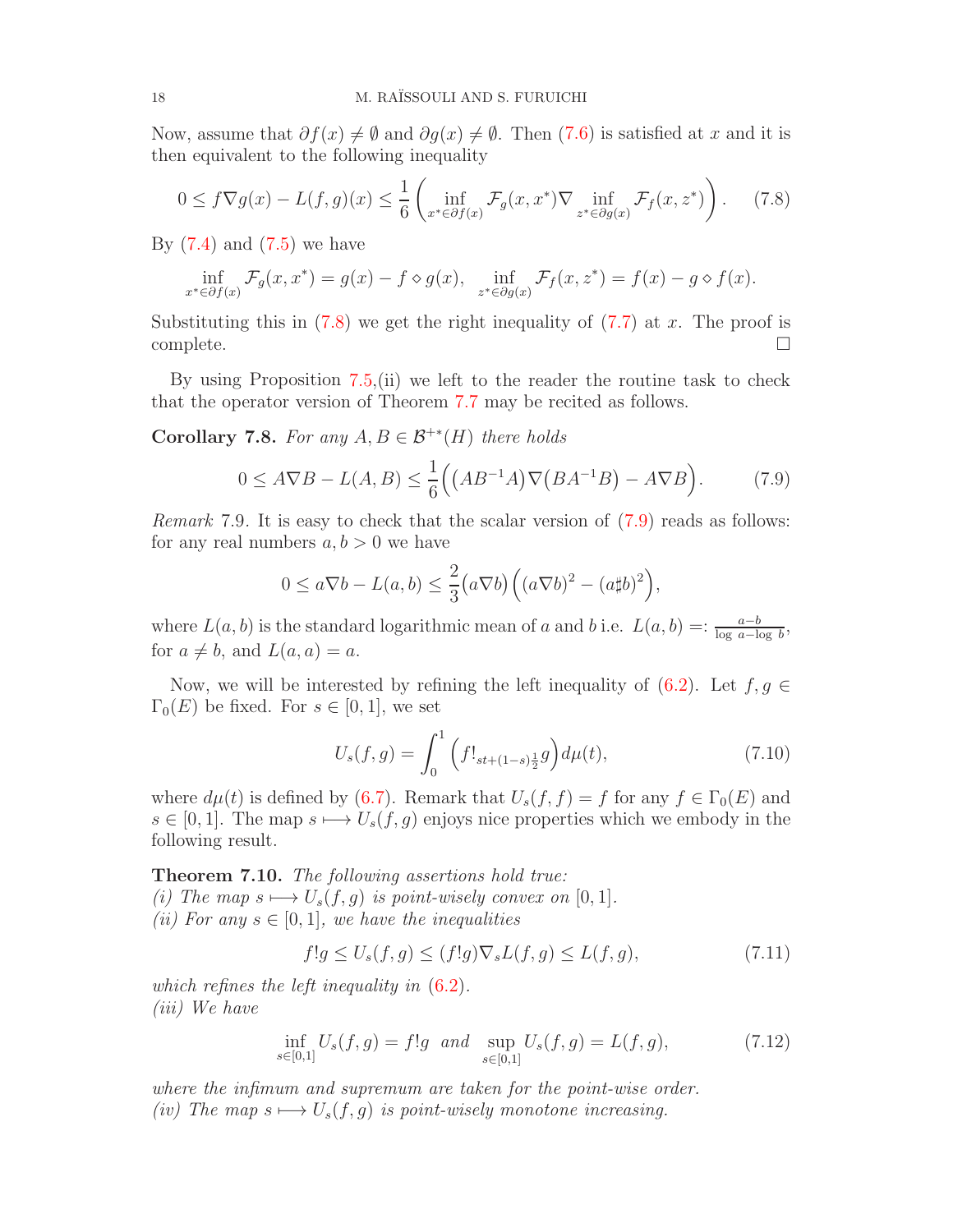*Proof.* (i) By Proposition [5.4,](#page-8-2) with the fact that  $s \mapsto st + (1 - s)/2$  is affine for fixed  $t \in [0,1]$ , we deduce that, for any  $t \in [0,1]$ , the family of maps  $s \mapsto$  $f!_{st+(1-s)/2}g$  is point-wisely convex on [0, 1]. Thus  $s \mapsto U_s(f,g)$  is also pointwisely convex on  $[0, 1]$ .

(ii) Since  $t \mapsto f!_t g$  is point-wisely convex then we can write

$$
f!_{st+(1-s)/2}g \le sf!_tg + (1-s)f!_{1/2}g.
$$

Multiplying this latter inequality by  $d\mu(t)$  and integrating over  $t \in [0,1]$  we obtain the middle inequality in [\(7.11\)](#page-17-2), since  $f!_{1/2}g = f!g$ . The right inequality in [\(7.11\)](#page-17-2) is immediate, since  $f!g \leq L(f,g)$ . Now, we will prove the left inequality in [\(7.11\)](#page-17-2). As for the proof of Theorem [5.5,](#page-9-3) we fix  $f, g \in \Gamma_0(E)$  and we simply set  $\Phi(s) = f!_s g$ . By Proposition [5.4,](#page-8-2)  $\Phi$  is point-wisely convex on [0, 1]. In another part, [\(7.10\)](#page-17-3) can be written as follows

$$
U_s(f,g) = \int_0^1 \Phi(st + (1-s)/2) \, d\mu(t).
$$

Writing this equality point-wisely we can then use the integral Jensen inequality, see also [\[22\]](#page-19-21), and we get

<span id="page-18-0"></span>
$$
U_s(f,g) \ge \Phi\left(\int_0^1 (st + (1-s)/2) \ d\mu(t)\right). \tag{7.13}
$$

We have, by utilizing  $(6.7)$  and  $(6.10)$ ,

$$
\int_0^1 (st + (1 - s)/2) d\mu(t)
$$
  
=  $s \int_0^1 t d\mu(t) + (1 - s)/2 \int_0^1 d\mu(t) = s/2 + (1 - s)/2 = 1/2.$ 

Substituting this in  $(7.13)$  we obtain

$$
U_s(f,g) \ge \Phi(1/2) =: f!_{1/2}g =: f!g,
$$

whence the left inequality in  $(7.11)$ .

(iii) By [\(7.10\)](#page-17-3), it is clear that  $U_0(f,g) = f!g$  and  $U_1(f,g) = L(f,g)$ . This, with  $(7.11)$ , implies  $(7.12)$ .

(iv) Let  $s_1, s_2 \in [0, 1]$  be such that  $s_1 < s_2$ . Since  $s \mapsto U_s(f, g)$  is point-wisely convex then we have

$$
\frac{U_{s_2}(f,g) - U_{s_1}(f,g)}{s_2 - s_1} \ge \frac{U_{s_1}(f,g) - U_0(f,g)}{s_1}.
$$

By (iii) we have  $U_{s_1}(f,g) - U_0(f,g) \ge 0$  for any  $s_1 \in [0,1]$ , since  $U_0(f,g) = f!g$ . Hence the desired result, so completing the proof.

Remark 7.11. We left to the reader the task for formulating in an immediate way the analog of Theorem [7.10](#page-17-5) when the two convex functionals  $f$  and  $g$  are replaced by two positive invertible operators A and B, respectively.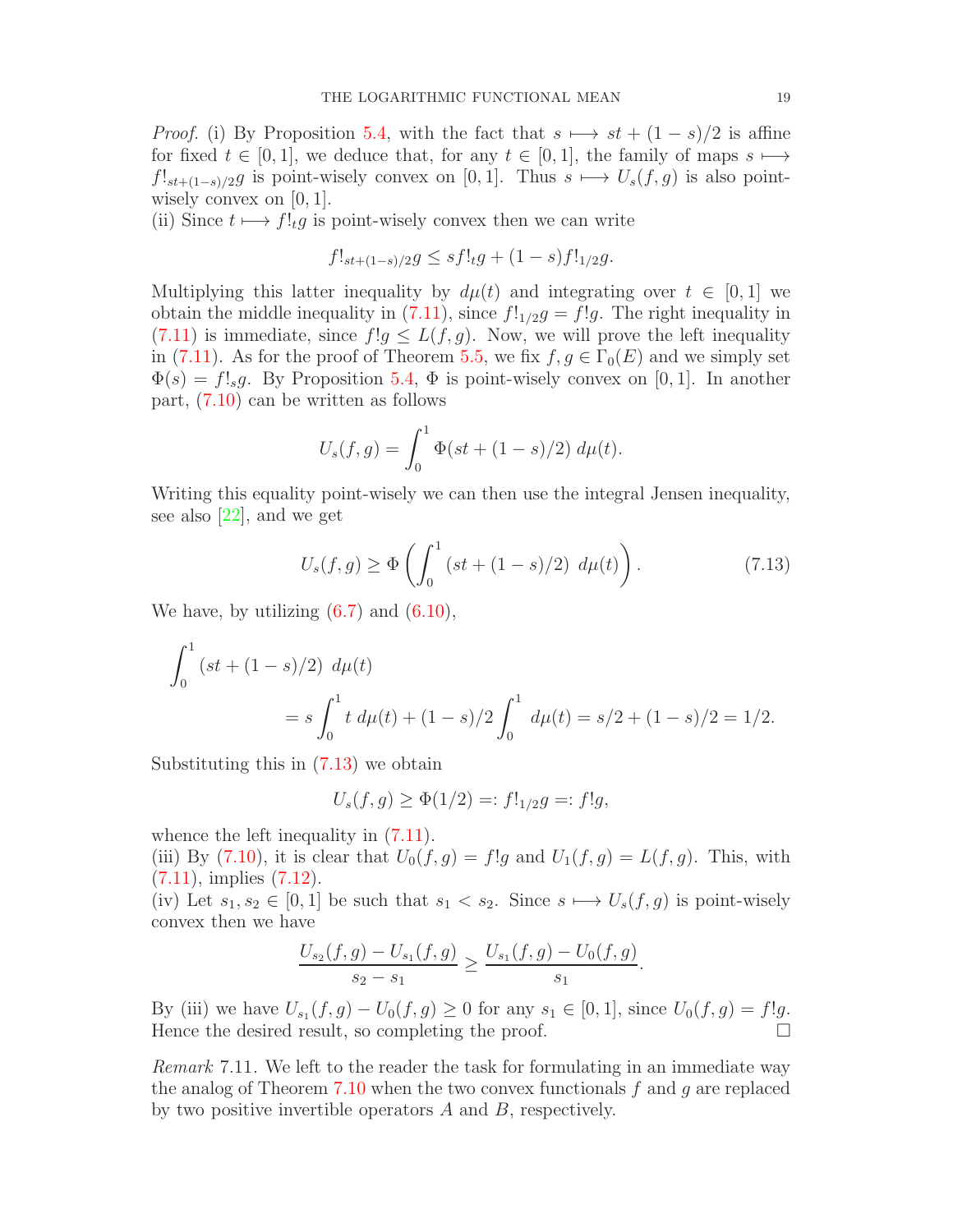#### 20 M. RAÏSSOULI AND S. FURUICHI

#### Acknowledgements

The authors would like to thank the referees for their careful and insightful comments to improve our manuscript. The author (S.F.) was partially supported by JSPS KAKENHI Grant Number 16K05257.

#### **REFERENCES**

- <span id="page-19-1"></span><span id="page-19-0"></span>[1] S. Furuichi and H. R.Moradi, Advances in Mathematical Inequalities, De Gruyter, 2020.
- <span id="page-19-2"></span>[2] P. S. Bullen, D. S. Mitrinović, and P. M. Vasić, *Means and their Inequalities*, Reidel, Dordrecht, 1988.
- <span id="page-19-3"></span>[3] F. Kubo and T. Ando, *Means of positive linear operators*, Math. Ann. **246** (1980), 205–224.
- <span id="page-19-4"></span>[4] R. D. Nussbaum and J. E. Cohen, The arithmetic-geometric mean and its generalizations for noncommuting linear operators, Ann. Sci. Norm. Sup. Sci $(4)$  15/2 (1989), 239–308.
- <span id="page-19-5"></span>[5] M. Atteia and M. Raïssouli, Self dual operators on convex functionals, geometric mean and square root of convex functionals, J. Conv. Anal.  $8/1$  (2001), 223-240.
- <span id="page-19-6"></span>[6] J. I. Fujii, Kubo-Ando theory for convex functional means, Sci. Math. Japonicae 7 (2002), 299–311.
- [7] M. Raïssouli and H. Bouziane, Arithmetico-geometrico-harmonic functional mean in convex analysis, Ann. Sc. Math. Québec  $30/1$  (2006), 79–107.
- <span id="page-19-7"></span>[8] M. Raïssouli and M. Chergui, Arithmetico-geometric and geometrico-harmonic means of two convex functionals, Sci. Math. Japonicae 55/3 (2002), 485–492.
- <span id="page-19-8"></span>[9] M. Raïssouli, *Logarithmic functional mean in convex analysis*, J. Ineq. Pure Appl. Math. 10(2009), no. 4, Art. 102.
- <span id="page-19-9"></span>[10] M. Raïssouli, Functional versions of some refined and reversed operator mean-inequalities, Bull. Austr. Math. Soc. 96 (2017), no. 3, 496–503, DOI: 10.1017/S0004972717000594.
- <span id="page-19-10"></span>[11] M. Raïssouli and S. Furuichi, Some inequalities involving Heron and Heinz means of two convex functionals, Analysis Math. 46/2 (2020), 345–365, DOI: 10.1007/s10476-020-0026-x.
- <span id="page-19-12"></span><span id="page-19-11"></span>[12] J. P. Aubin, *Analyse non linéaire et ses motivations économiques*, Masson, 1983.
- <span id="page-19-13"></span>[13] I. Ekeland and R. Temam, Convex Analysis and Variational Problems, SIAM, 1999.
- [14] J. B. Hiriart-Urruty,  $\epsilon$ -subdifferential calculus in convex analysis and optimization, Research notes in Mathematics, 57, Pitman Publishers, 1982.
- <span id="page-19-15"></span><span id="page-19-14"></span>[15] P. J. Laurent, Approximation et optimisation, Hermann, 1972.
- <span id="page-19-16"></span>[16] R. T. Rockafellar, Convex Analysis, Princeton University Press, New Jersey, 1970.
- [17] M. Raïssouli, *Some inequalities involving quadratic forms of operator means*, Linear and Multilinear Algebra 67 (2019), no. 2, 213–220, DOI: 10.1080/03081087.2017.1416573.
- <span id="page-19-18"></span><span id="page-19-17"></span>[18] W. N. JR. Anderson, Shorted operators, SIAM J. Appl. Math. 20 (1971), 520–525.
- [19] W. N. JR. Anderson and G. E. Trapp, *Shorted operators II*, SIAM J. Appl. Math. 28 (1975), 60–71.
- <span id="page-19-19"></span>[20] F. Hiai, Matrix Analysis: Matrix Monotone Functions, Matrix Means, and Majorization, Interdisciplinary Information Sciences, 16(2) (2010), 139–248.
- <span id="page-19-20"></span>[21] T. Ando, Concavity of certain maps on positive definite matrices and applications to Hadamard products, Linear Algebra Appl. 26 (1979), 203–241.
- <span id="page-19-21"></span>[22] S. S. Dragomir and M. Raïssouli, *Hermite-Hadamard inequalities for point-wise convex* maps and Legendre-Fenchel conjugation, Math. Ineq. Appl. 16/1 (2013), 143–152.
- <span id="page-19-22"></span>[23] S. S. Dragomir and C. E. M. Pearce, Selected topics on Hermite-Hadamard inequalities and applications, RGMIA Monograph, 2002.
- <span id="page-19-23"></span>[24] M. Raïssouli and M. AlMozini, *Refining and reversing the weighted arithmetic-geometric* mean inequality involving convex functionals and application for the functional entropy, J. Inequal. Appl. 2020 (2020), 92, DOI: 10.1186/s13660-020-02355-3.